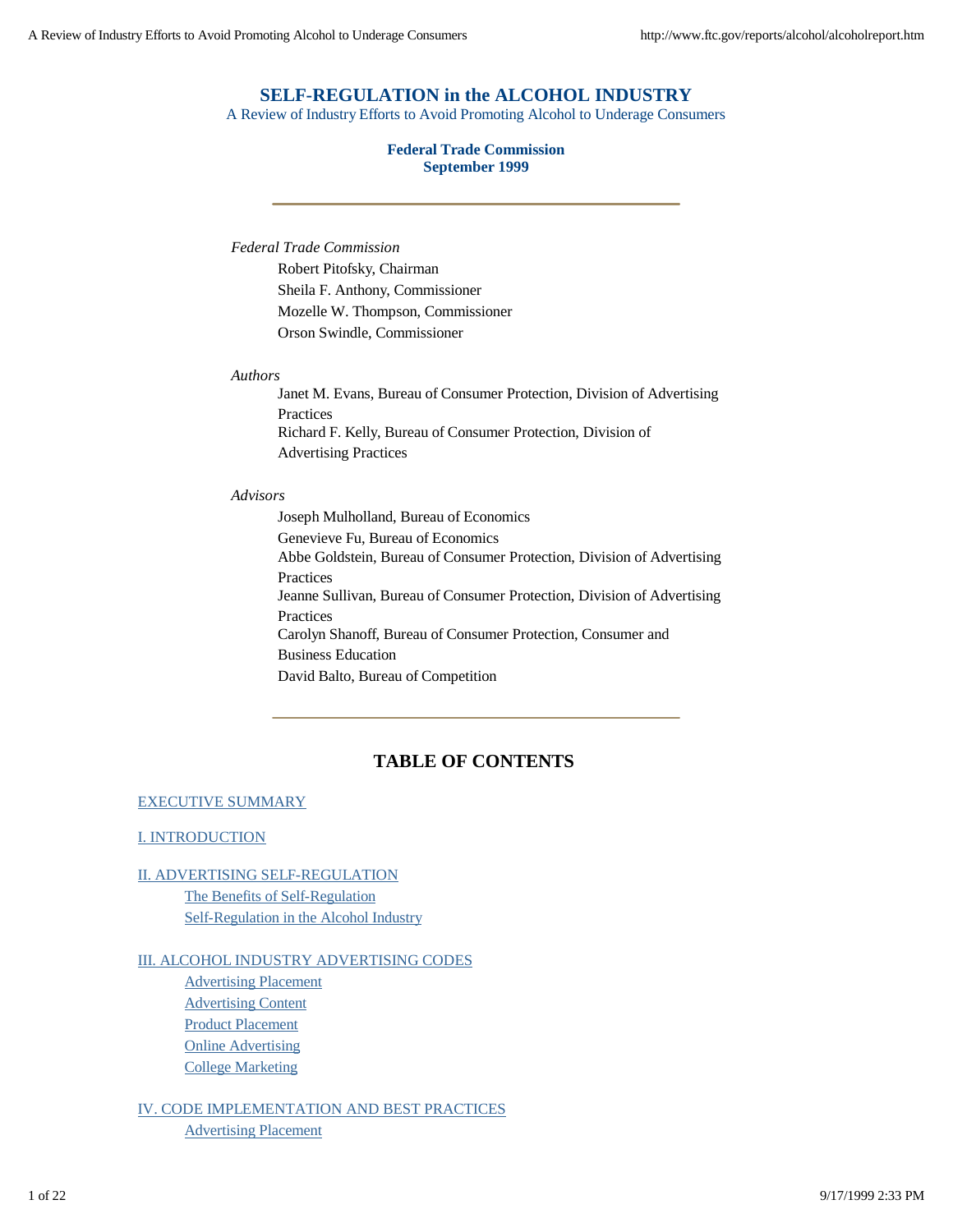Advertising Content Product Placement Online Advertising College Marketing

### V. CODE ENFORCEMENT: THE NEED FOR INDEPENDENT REVIEW

### VI. RECOMMENDATIONS

### ENDNOTES

APPENDIX A: Underage Alcohol Use and Risks APPENDIX B: Alcohol Advertising Expenditures APPENDIX C: Public Service Activities by the Beverage Alcohol Industry APPENDIX D: Beverage Alcohol Industry Self-Regulatory Codes APPENDIX E: Beverage Alcohol Company Advertising and Marketing Guidelines APPENDIX F: FTC Orders to File Special Reports, Sent to Beer, Distilled Spirits and Wine Producers ⊁ APPENDIX G: Alcohol Web Site Survey Form APPENDIX H: Application of Antitrust Principles to Industry Voluntary Efforts to Restrict Marketing to Underage Persons **APPENDIX I: Foreign Regulation and Self-Regulation of Alcohol Advertising** 

### **EXECUTIVE SUMMARY**

This report responds to a recent request from the Congressional Committees on Appropriations that the FTC examine the effectiveness of the alcohol industry's voluntary guidelines for advertising and marketing to underage audiences. The report provides company-specific information, supplied in response to orders by the Commission, only in an aggregate or anonymous fashion.

Underage alcohol use is a significant national concern. Last year, a third of twelfth graders reported binge drinking. Moreover, while underage alcohol use levels decreased from about 1980 to 1993, those decreases have stopped and some important markers of underage alcohol use appear to be on the rise. Finding ways to deter alcohol use by those under 21 is a constant challenge for the beverage alcohol industry -- including beer, wine and distilled spirits producers -- as well as for government agencies and consumer organizations.

One important industry initiative involves voluntary self-regulatory codes intended to prevent alcohol advertising and marketing that appeal to underage consumers. Self-regulation is a realistic, responsive and responsible approach to many of the issues raised by underage drinking. It can deal quickly and flexibly with a wide range of advertising issues and brings the accumulated experience and judgment of an industry to bear without the rigidity of government regulation. The Commission regards self-regulation as particularly suitable in this area, where government restriction - especially if it involves partial or total advertising bans -- raises First Amendment issues.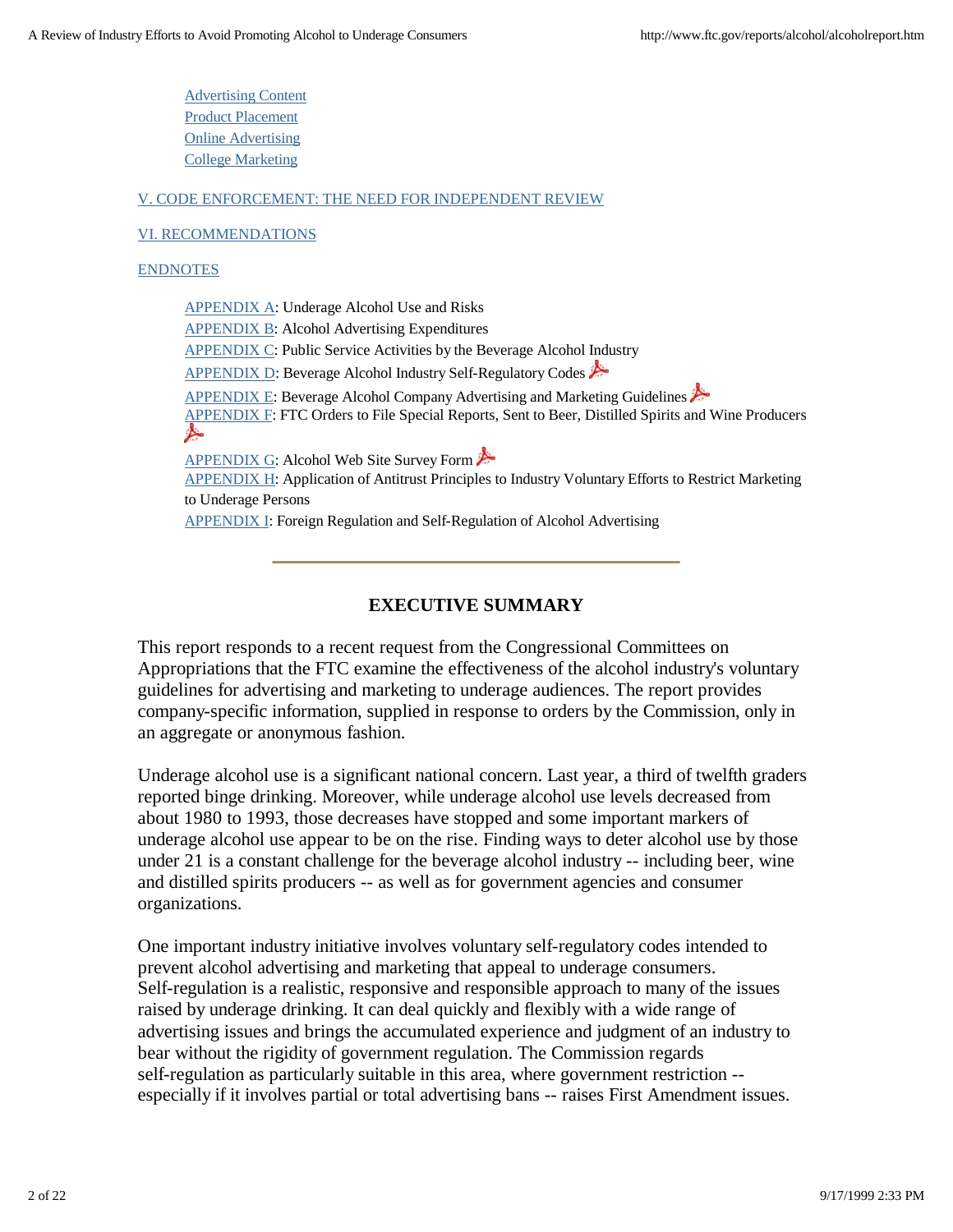The industry presently seeks to minimize the extent to which underage consumers are exposed to and attracted by alcohol advertising by employing self-regulatory codes. Information supplied by trade associations and eight key industry members leads the Commission to conclude that for the most part, members of the industry comply with the current standards set by the voluntary advertising codes, which prohibit blatant appeals to young audiences and advertising in venues where most of the audience is under the legal drinking age. In addition, many individual companies follow their own internal standards that exceed code requirements when they are deciding what their ads should say and where they should be placed.

While the current codes provide important protections, improvements are needed both in code standards and implementation to ensure that the goals of the industry codes are met. *The Commission recommends the following***:**

- *Third-Party Review:* The industry should create independent external review boards with responsibility and authority to address complaints from the public or other industry members. This fundamental change would demonstrate to those in the industry -- as well as to consumers -- that code compliance is a high priority and that all members are held to reasonably consistent standards. Currently, none of the codes provides for an independent assessment of the merits of a complaint or follow-up procedures for complaint resolution.
- Ad Placement: The industry should raise the current standard that permits advertising placement in media where just over 50 percent of the audience is 21 or older, and members should be able to demonstrate their compliance with that higher standard. Because the 50 percent standard permits alcohol advertising to reach large numbers of underage consumers, some companies already have raised their own internal placement standards, prohibiting ads where as little as 25 percent of the audience is underage.
- *Best Practices:* Several industry members have put into place practices that reduce the likelihood that their advertising and marketing will reach -- and appeal to - underage consumers. All industry members should adopt and build upon these "best practices," as follows:
	- *For ad placement*: Bar placement on TV series and in other media with the largest underage audiences, and conduct regular audits of previous placements.
	- *For ad content*: Prohibit ads with substantial underage appeal, even if they also appeal to adults, or target ads to persons 25 and older.
	- *For product placement in movies and TV*: Restrict the placement of alcohol products for which some form of payment is made $\frac{(1)}{(1)}$  to "R" and "NC-17" rated films (or, if unrated, to films with similarly mature themes) and apply the standards for placing traditional advertising to product placement on TV.
	- *For online advertising*: Use available mechanisms to block underage access and avoid content that would attract underage consumers.
	- *For college marketing:* Curb on-campus and spring break sponsorships and advertising.

The beverage alcohol industry has an opportunity to make its self-regulatory programs more effective and credible. By strengthening enforcement mechanisms, raising the standard for the legal-age audience for ads beyond the 50 percent level, and adopting the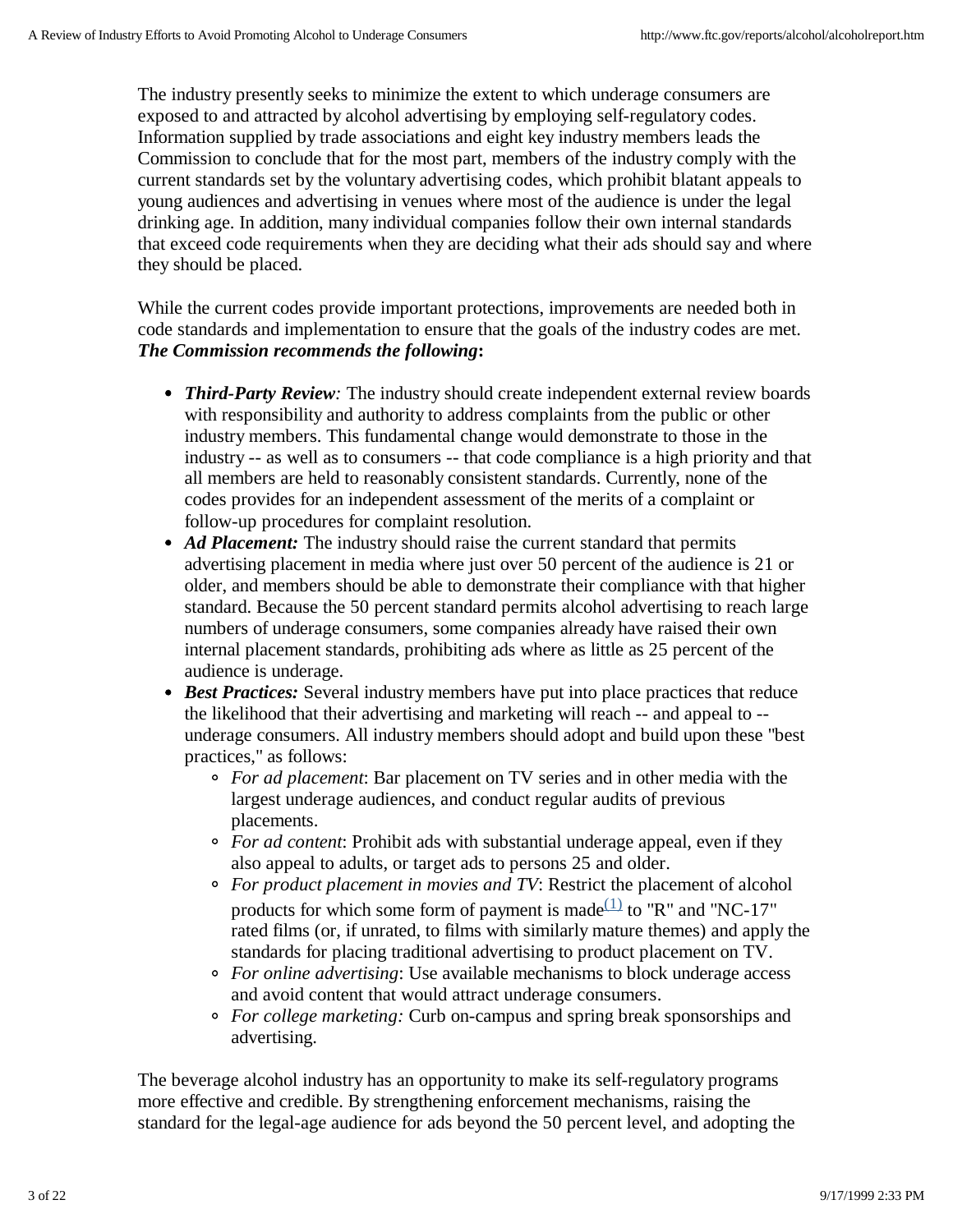best prevailing industry practices, the industry can improve compliance without sacrificing legitimate advertising and marketing activities.

# **I. INTRODUCTION**

*"The conferees are aware of concerns about the impact of alcohol advertising on underage drinking, and understand that the FTC is engaged in the ongoing monitoring of the advertising and marketing practices of manufacturers of beverage alcohol. The conferees expect the FTC to emphasize these activities, investigate when problematic practices are discovered, encourage the development of effective voluntary advertising codes, and report their findings back to the Committees on Appropriations."*

> -- The Conference Report on the Federal Trade Commission's Fiscal Year 1998 Appropriation Bill<sup>(2)</sup>

This report, which responds to the Committees' request, is based on "special reports" filed by eight key industry members whose budgets, taken together, account for an estimated 80 percent of the alcohol advertising in traditional media. $(3)$  It also is based on discussions with industry trade associations about their self-regulatory efforts, a staff review of alcohol company web sites, and information provided by interested government and consumer groups. $\frac{(4)}{4}$  As the companies were advised at the onset, in order to address confidentiality concerns the information provided by the companies is presented only in an aggregate or anonymous fashion. $(5)$ 

The report discusses the benefits of self-regulation in general, describes key provisions of the alcohol industry's voluntary advertising codes, considers those areas where self-regulation is successful and where it falls short, and recommends steps the industry could take to strengthen member compliance with the codes. The report evaluates the application of the industry codes to the placement and content of advertising, as well as product placement, online advertising, and college marketing.

## **II. ADVERTISING SELF-REGULATION**

### **The Benefits of Self-Regulation**

For decades, the FTC has recognized the important role that effective self-regulation can play and has worked with many industry groups to develop sound self-regulatory initiatives. These programs complement the Commission's law enforcement efforts to stop "unfair or deceptive acts or practices." $(6)$  The net effect is greater consumer protection in the marketplace.

Well-constructed industry self-regulatory efforts offer several advantages over government regulation or legislation. Self-regulation often can be more prompt, flexible, and effective than government regulation. It can permit application of the accumulated judgment and experience of an industry to issues that are sometimes difficult for the government to define with bright line rules. With respect to advertising practices, self-regulation is an appropriate mechanism because many forms of government intervention raise First Amendment concerns. $(7)$ 

One especially effective model of self-regulation that has stood the test of time is the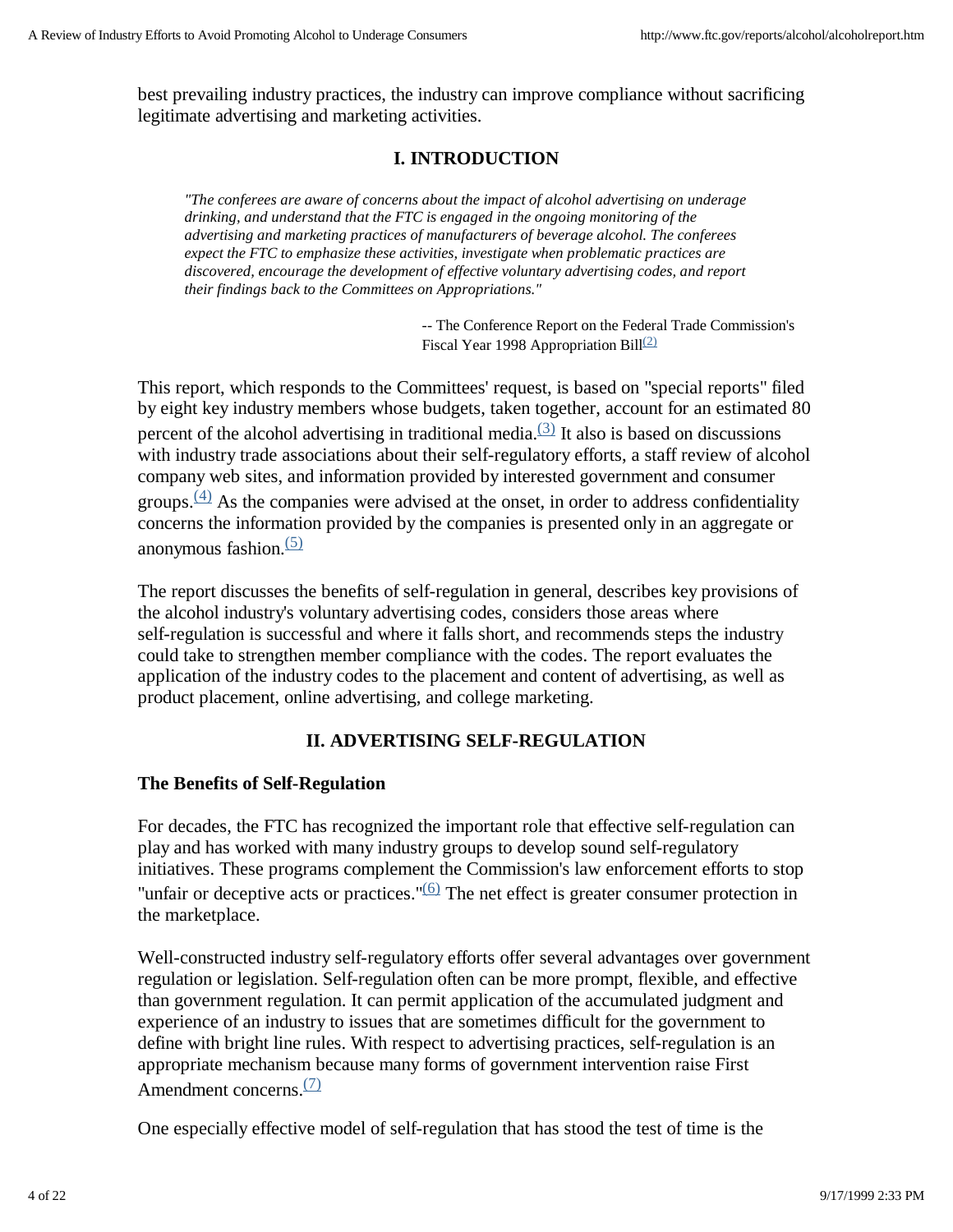advertising industry's program. Operating since 1971, the National Advertising Division (NAD) of the Council of Better Business Bureaus expeditiously investigates complaints about the truthfulness of advertising made by consumers or competitors. $(8)$  An advertiser that disagrees with the NAD's conclusion may appeal to the National Advertising Review Board (NARB), which includes members from inside and outside the industry.

Compliance with the NAD/NARB process is voluntary. Remarkably, NAD has handled over 3,500 cases since 1971, and in virtually all cases advertising found to be misleading has been discontinued or modified voluntarily. When an advertiser refuses to abide by a NAD decision, the matter often is referred to the FTC or another law enforcement agency. When appropriate, the FTC takes enforcement action.

Another aspect of this self-regulatory system is especially striking: NAD and NARB decisions are made public. This enhances the credibility of the program and provides valuable information to consumers and other industry members.

# **Self-Regulation in the Alcohol Industry**

Each year the alcohol industry spends more than a billion dollars on television, radio, print, and outdoor advertising.(9) (*See* Appendix B.) Self-regulation plays an important role in the alcohol industry's overall efforts to address concerns that alcohol advertising not be directed to an underage audience.(10) At the heart of this effort are three trade associations. The Beer Institute represents the interests of more than 200 brewers who produce more than 90 percent of the beer brewed in America as well as the importers of a majority of the imported beer consumed here. The Distilled Spirits Council of the United States (DISCUS) represents most of the major U.S. distilled spirits marketers; its members produce over 85 percent of the distilled spirits sold in America. The Wine Institute represents over 300 California vintners; its members market over 75 percent of the wine sold in America and most of the American wines sold abroad. All three associations have voluntary advertising codes, with similar provisions about the placement and content of ads designed to prevent the marketing of alcohol to underage consumers. (Appendix D.) In addition, some beverage alcohol companies have their own self-regulatory guidelines. (Appendix E.) In most cases, the company guides parallel those of the trade associations, although some address specific issues such as marketing at college "spring break" locations. The codes are widely disseminated throughout the industry to promote awareness and compliance.

# **III. ALCOHOL INDUSTRY ADVERTISING CODES**

While many factors may influence an underage person's drinking decisions, including among other things parents, peers and the media, there is reason to believe that advertising also plays a role.<sup> $(11)$ </sup> Thus, the self-regulatory codes of the beverage alcohol industry provide that alcohol advertising and marketing efforts should not be directed to an audience that is primarily underage. Because substantial numbers of youngsters inevitably are exposed to alcohol advertising, the codes also provide that the content of the ads should not appeal primarily to an underage audience.

# **Advertising Placement**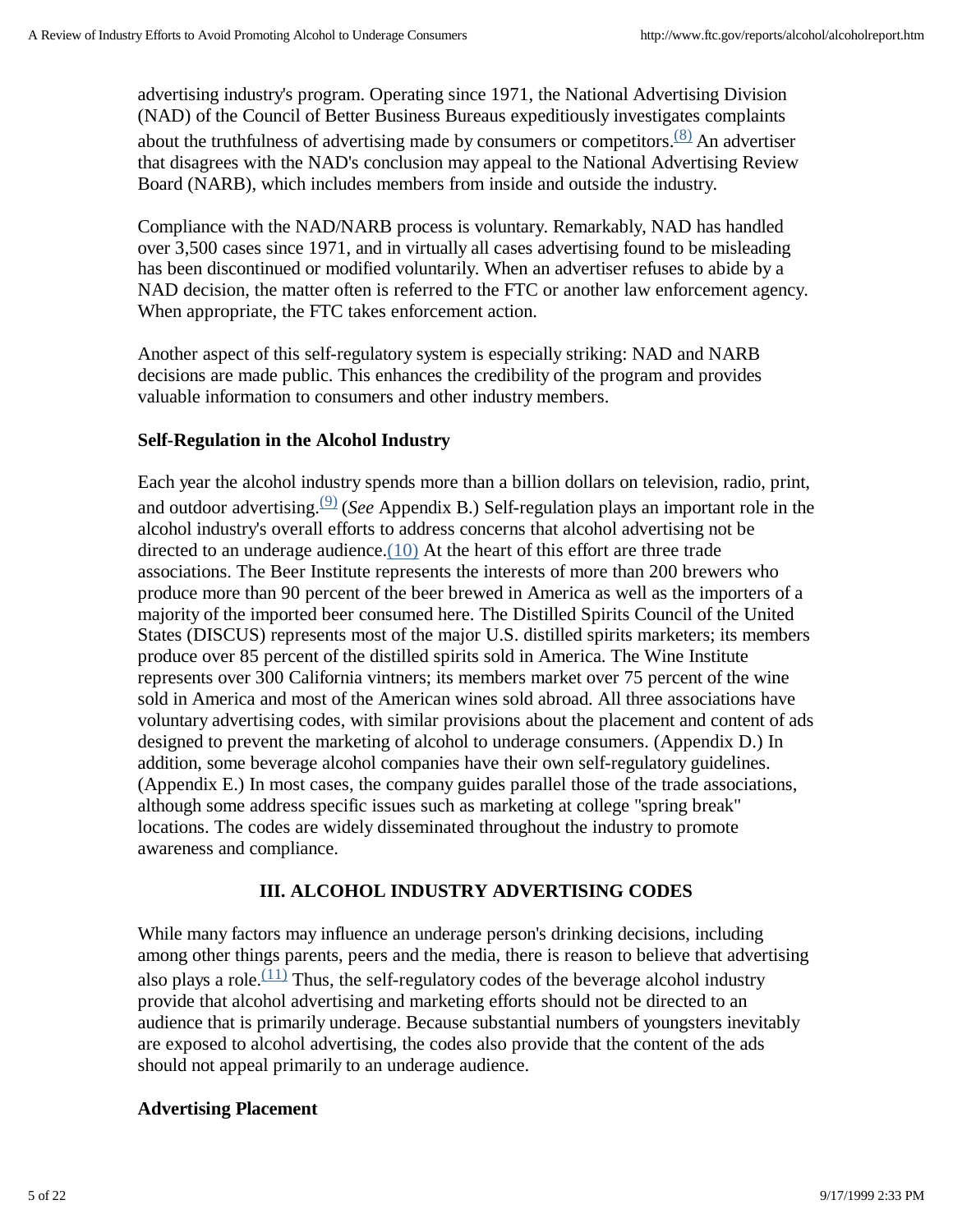Although each code expresses the concept differently, industry members interpret code placement provisions to require that more than 50 percent of the audience for their advertising be over 21. The Beer Code prohibits placing ads in media where "most of the audience" is expected to be below the legal drinking age.  $(12)$  The Spirits Code prohibits advertising from being placed in "any communication intended to appeal primarily" to individuals below the legal purchase age.  $(13)$  The Wine Code specifies that wine advertising should not appear in programs or media "specifically oriented" to consumers below the legal drinking age.  $\frac{(14)}{2}$ 

To facilitate compliance, the Beer Code requires that members use audience composition data that reflect the percentage of viewers over the legal purchase age *and* that the data be updated and reviewed every six months.(15) The Wine and Spirits Codes do not contain similar requirements. However, whether or not the codes expressly require it, audience composition data are the only effective measure of compliance with the code placement provisions. These data are readily available from independent monitoring services. $\frac{(16)}{2}$ 

# **Advertising Content**

The content provisions of the codes complement the placement restrictions, providing an important level of protection for consumers below the legal drinking age who may be exposed to alcohol advertising. For example, the Beer and Spirits Codes prohibit advertisers from using advertising content that is "intended to appeal primarily" to underage consumers.  $(17)$  According to the Beer Code, "primary appeal" is defined as "special attractiveness to such persons above and beyond the general attractiveness it has for persons above the legal purchase age, including young adults above the legal purchase age." $\frac{(18)}{(18)}$  The Wine Code prohibits ads that have "particular appeal" to those under 21. $\frac{(19)}{(19)}$ 

The special reports filed with the FTC indicate that members of the distilled spirits and wine industries interpret the content provisions of their codes the same way that members of the beer industry interpret the Beer Code. Additionally, they indicate that intent need not be proven to demonstrate a violation, despite the codes' references to intent. $(20)$ 

The codes expressly prohibit the use of certain characters or people in alcohol ads: actors under 25 (Beer<sup>(21)</sup>); children (Spirits<sup>(22)</sup>); Santa Claus (Beer and Spirits<sup>(23)</sup>); actors who appear to be under 21 (Beer and Spirits<sup>(24)</sup>); actors who appear to be under 25 (Wine<sup>(25)</sup>); and sports celebrities or "current or traditional heroes of the young" (Wine $(26)$ ). At the same time, cartoon characters or similar images are allowed in ads as long as:

- their use is not "intended to appeal primarily" to people below the legal drinking age  $(Beer^{(27)})$ :
- they are not "popular predominantly with children" (Spirits<sup> $(28)$ </sup>); or
- they are not "specifically associated with or directed toward" those below the legal drinking age (Wine $(29)$ ).

## **Product Placement**

The practice of making alcohol products, logos, and signage available to producers so that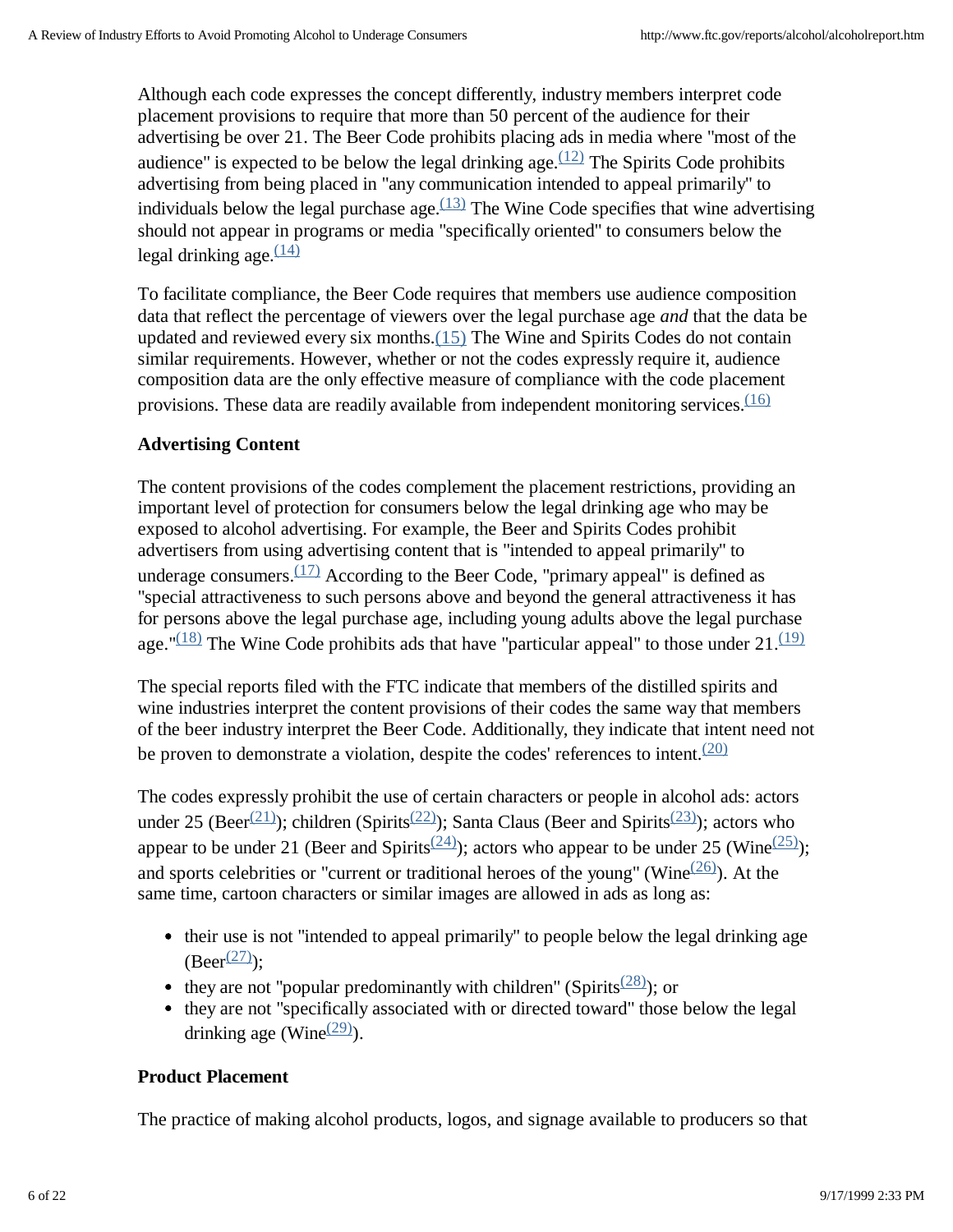a company's product will be featured in a television program, film, or music video is common across the alcohol industry. $\frac{(30)}{2}$  In 1997-98, the eight reporting companies made product placements in 233 motion pictures and in one or more episodes of 181 different TV series.<sup>(31)</sup> Product placement can have significant promotional value for the alcohol company.<sup> $(32)$ </sup> Producers, in turn, rely on product placements to give their work a more authentic look. In some instances, they may receive some form of consideration for using the product, in the form of direct payment, goods, or assistance with promotion.(33) Additionally, many industry members who participate in this practice retain agents or staff internal divisions specifically responsible for making product placements.(34) While none of the codes specifically addresses product placement, the beverage alcohol associations indicate that the standard placement and content provisions of the codes apply to the placement of alcohol products in films and TV programs.

## **Online Advertising**

Members of the beverage alcohol industry have created over 100 commercial web sites to promote their products. The content of these sites varies widely, from little more than basic brand information to chat rooms, "virtual bars," drink recipes, games, contests, and merchandise catalogues. A recent marketing report indicated that beer and wine companies spent approximately \$1 million on Internet advertising in 1997. $\frac{(35)}{35}$  One major brand's web site was reported to be receiving 180,000 visitors per month,  $\frac{(36)}{(36)}$  while another company report noted that its web site received over 21 million hits between 1995 and early 1997.(37)

Although online advertising can be an effective and legal way to reach adults, many alcohol sites have been criticized because they are easily accessible by underage consumers and because some of their content likely is attractive to teens.<sup> $(38)$ </sup> The Wine Institute's code does not address online advertising, but the Beer Institute in 1997 and DISCUS in 1998 modified their codes to:

- require advertisers to include on their web sites "reminders" that "brewer products are intended only for those of legal purchase age" (Beer Code $(39)$ ) or "a reminder of the legal purchase age" (Spirits  $Code^{(40)}$ );
- offer beverage alcohol web site addresses to operators of parental control software companies (the Spirits Code also promises to give web site information to parents who request it); $(41)$  and
- clarify that the marketing provisions of the codes apply to web sites, including code provisions prohibiting advertising content that is "intended to appeal primarily" or is "particularly attractive" to kids.(42)

### **College Marketing**

An FTC staff investigation into the advertising and marketing of alcoholic beverages on campuses 10 years ago revealed that some firms in the industry were directing advertising and promotions to an on-campus audience that may have been largely underage.  $\frac{(43)}{1}$  In response to the inquiry, many members of the industry adopted voluntary guidelines that directly address alcohol promotions on campus and at "spring break" destinations.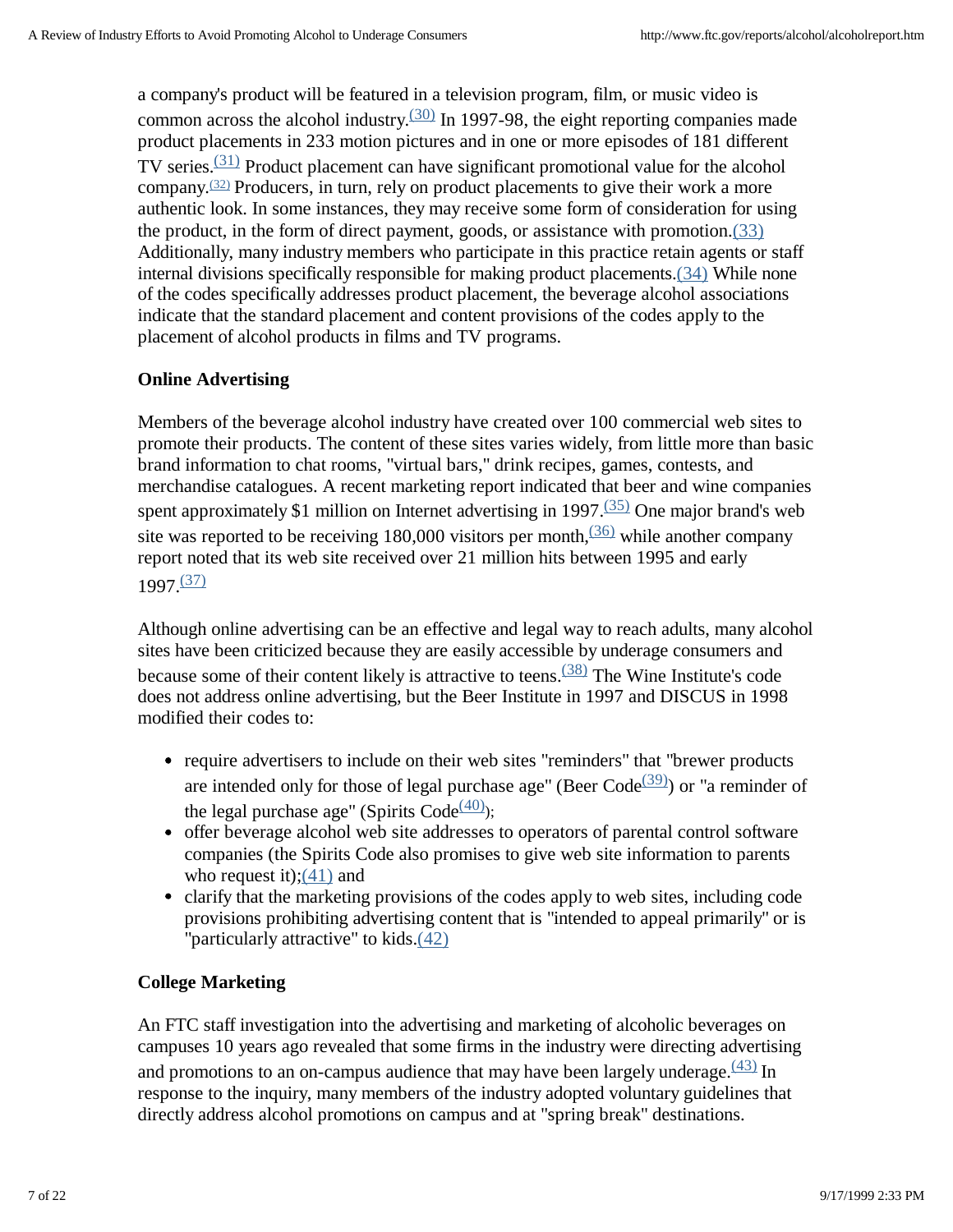DISCUS revised its code in 1995 to prohibit many of the college marketing practices that had been criticized -- including advertising on campuses and in college newspapers -- and to restrict other forms of campus marketing activities to licensed retail establishments.(44) The Beer Institute revised its code in 1992 to continue to allow its members to advertise on college campuses and at college-sponsored events "only when permitted by appropriate college policy."(45) The Wine Institute has not revised its code to address on-campus marketing practices, although according to the Institute, its code's placement provisions apply to marketing practices in all settings.

# **IV. CODE IMPLEMENTATION AND BEST PRACTICES**

A strong and visible program of self-regulation is the most responsive and responsible approach to many of the concerns associated with alcohol beverage advertising and underage consumers. Meaningful industry self-regulatory programs can deal quickly and flexibly with a broad range of advertising issues. They can resolve difficult questions, such as whether the content of a certain ad may be unduly attractive to children, without raising the constitutional issues that less flexible government regulation might raise.

In the last 10 years, the beverage alcohol industry has responded voluntarily to FTC staff investigations with changes to its codes. In addition to the changes addressing college marketing described above, examples of voluntary industry responses to problematic practices include:

- *Withdrawing ads from television programs with majority underage audiences:* In the mid-1990's, FTC staff investigated the placement of beer ads on cable network programming that had majority underage audiences. The companies withdrew the ads from the programming at issue, and the Beer Institute adopted the requirement that demographic data be reviewed periodically to reduce the likelihood that the problem would recur.
- *Applying code protections to Internet ads:* In 1997, FTC staff reviewed alcohol web sites, which some industry observers believed were potentially attractive to minors. At the time, it was unclear whether web sites were covered by the industry advertising codes. Responding to these concerns, the Beer Institute and DISCUS modified their codes to clarify that they applied to advertising online.

Although the current codes provide many important protections, some provisions could be strengthened to better ensure that alcohol advertising is not directed to underage consumers. Additionally, the special reports submitted to the FTC by the alcohol companies demonstrate that some industry members do not fully comply with the codes' provisions. Several companies, however, have adopted practices -- "best practices" -- that, if implemented industry-wide, would make the codes more effective and more credible. A discussion of the limitations in the code provisions and implementation and the companies' strategies to address them follows.

# **Advertising Placement**

The special reports submitted to the FTC by the eight alcohol companies reflect mixed compliance with the codes' requirement that alcohol ads be placed only in media where more than 50 percent of the audience is of legal purchase age. Half of the companies were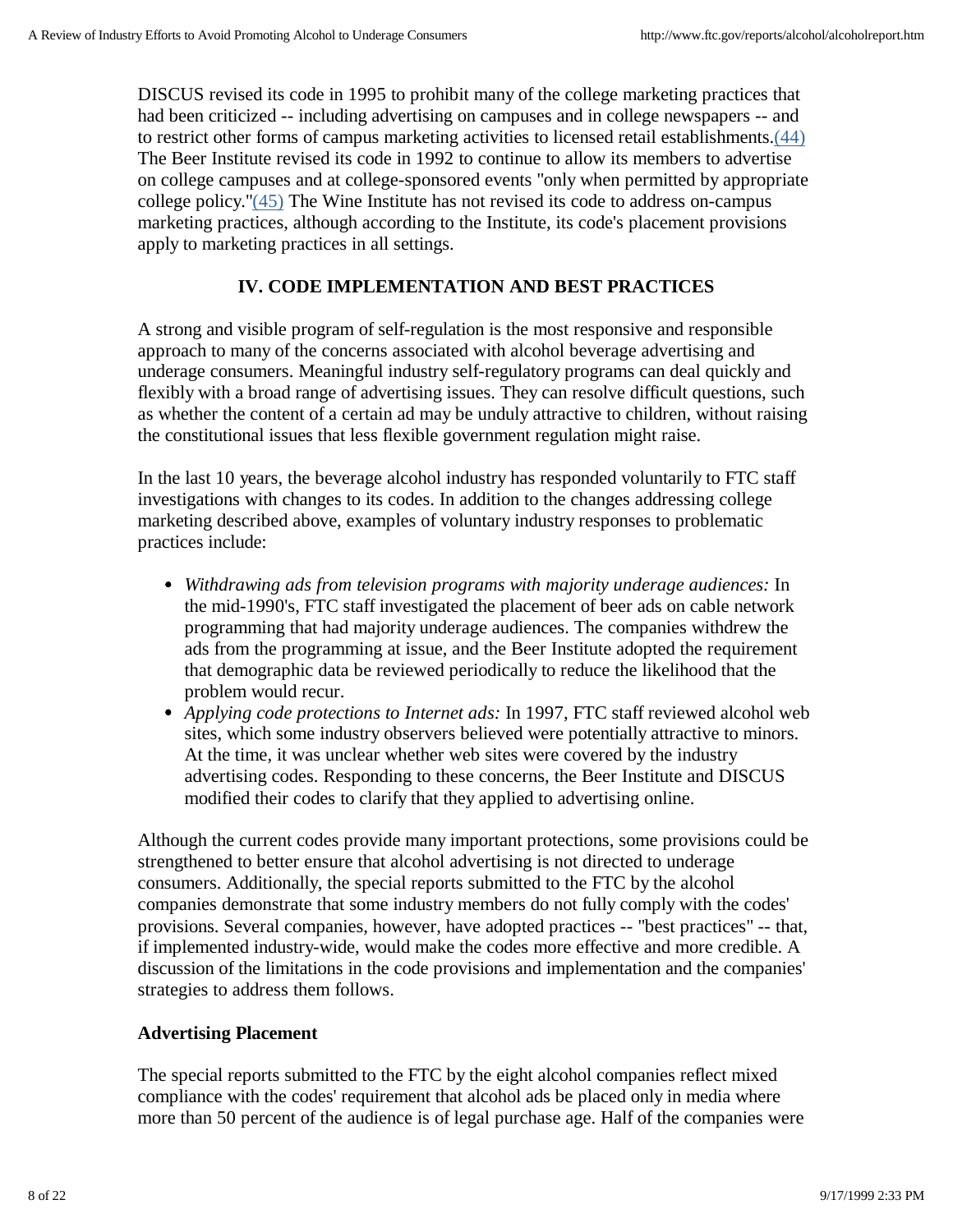able to show that nearly all of their ads were shown to a majority legal-age audience. Two companies, however, entirely failed to obtain the age demographic data needed to evaluate their code compliance. Moreover, two other companies' data showed weeks when a large portion of ads (for one, 25 percent of its TV ads, for another, 11 percent of its radio ads) were shown to a majority underage audience. $\frac{(46)}{6}$ 

Only 30 percent of the U.S. population is under the age of 21, and only ten percent is age 11 to 17.(47) The 50 percent standard, therefore, permits placement of ads on programs where the underage audience far exceeds its representation in the population. Given this age composition of the population, large numbers of underage consumers can be exposed to alcohol ads even though a majority of the audience is of legal age. $(48)$  For example, the special reports indicate that alcohol ads have been placed on at least three of the 15 television shows reported to have the largest teen audiences.  $(49)$  These shows may be among the best ways to reach teens, although they often have a majority legal-age audience.

Additionally, limitations in the available audience composition data can hinder companies' ability to determine how many underage persons are in the audience for an ad. For some media, the available demographic information does not measure the youngest portion of the audience. Radio audience demographics do not measure listeners under 12, who account for 17 percent of the population, and most magazine audience demographics do not measure those under 18, who account for 26 percent of the population. $(50)$  As a result, the underage audience may be larger than the demographics information reveals.

**Best Practices:** The special reports filed with the Commission indicate that some individual beverage alcohol companies have adopted ad placement policies that go beyond minimum code requirements in order to minimize underage exposure to their ads.

First, several companies have raised the standard for ad placement. Instead of adhering to the 50 percent requirement, these companies require a 60 to 70 percent legal-age audience for print media, a 55 to 60 percent legal-age audience for radio, and a 70 to 75 percent legal-age audience for television placements. This practice has two benefits: it provides a margin to compensate for limitations in audience composition data; and it minimizes the number of underage consumers reached by the alcohol advertising without unduly interfering with the advertiser's ability to reach a legal-age audience.  $(51)$ 

Second, some companies regularly review their past ad placements -- as often as each quarter -- and change their plans to avoid media that may not meet the 50 percent standard.<sup> $(52)$ </sup> Although these companies occasionally run ads in majority underage venues, their after-the-fact review procedures ensure quick discovery and correction. For example, periodic audits are useful in radio advertising, where changes in format and school season can result in sudden, substantial increases in underage audience composition.

Third, some alcohol advertisers maintain "no buy" lists of programs and magazines that are popular with underage audiences. Company lists vary but typically include animated, family, or teen-theme television programs and magazines -- in short, vehicles that are likely to be effective ways to reach underage consumers.

# **Advertising Content**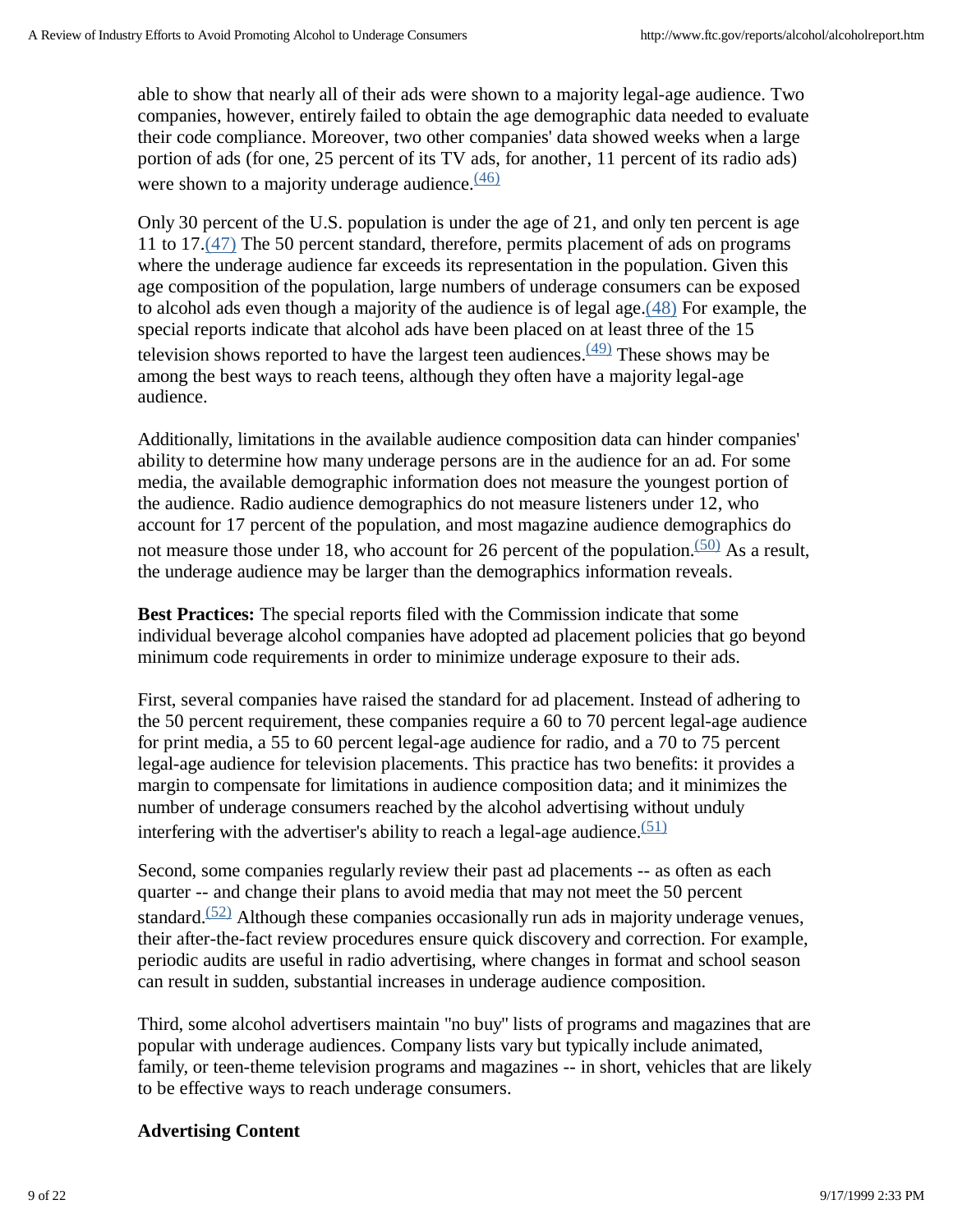Since substantial underage exposure comes with any practical placement standard, compliance with the codes' content provisions is critical. $(53)$  The codes' content standards appear to require that companies contrast an ad's appeal to adults with its appeal to minors, and reject only those campaigns that are *more* appealing to those under the legal drinking age.

It is clear that industry makes a significant effort to comply with the codes' content standards. Alcohol companies rely on internal marketing and legal personnel, or ad agencies, to identify ad copy that might appeal primarily to children.(54) The special reports document many instances where content was rejected or revised out of concern that it might have been especially attractive to children. The reports also show that most companies conduct consumer research, on persons 21 and over, to determine the effectiveness of proposed ad campaigns with the target audience.(55) Companies often (but not always) will modify or reject a campaign if a research participant *volunteers* the opinion that an ad is "juvenile" or would attract those under 21.(56)

The codes' standards permit advertising that has substantial appeal to teenagers, as long as it is equally appealing to audiences over 21. The special reports show that the reporting companies target 21 year olds for some brands -- in fact, some companies' internal marketing documents discuss the importance of attracting new drinkers, noting that many consumers continue to drink, at least occasionally, the brands with which they started. Yet, the advertising campaigns targeted to 21 year olds also are likely to appeal to those under 21.(57) Indeed, existing research and media reports have raised the question of whether several current or recent ad campaigns have high appeal to teens and even young children.(58)

Although the codes prohibit marketing that promotes irresponsible drinking,(59) documents provided with the company reports suggest that campaigns for a few of the brands targeted to 21 year olds may not comply with these provisions. Some marketing materials alert consumers to the usefulness of a brand for heavy drinking occasions -- for example, promoting new or existing drinking rituals, or using ad language designed to communicate subtly the potency of the product. One company's market planning report noted that the top objective of 21-26 year old drinkers was "to get wild, blitzed and be crazy."(60)

**Best Practices:** Some companies have adopted strategies that reduce the likelihood that an ad will have substantial appeal to underage consumers. One company avoids ad content with substantial appeal to underage, by rejecting ad content -- an idea, song or character -that would be effective to promote a child- or teen-targeted product.(61) Additionally, some companies limit the "spillover" appeal to a younger audience by setting the target audience for certain brands at age 25. They use campaign themes that are less likely to appeal to those under 21 by avoiding, for example, campaigns emphasizing a "wild" party theme. This practice also is consistent with code provisions that promote the responsible use of alcohol.

### **Product Placement**

Companies state that they consider code standards when making product placements, and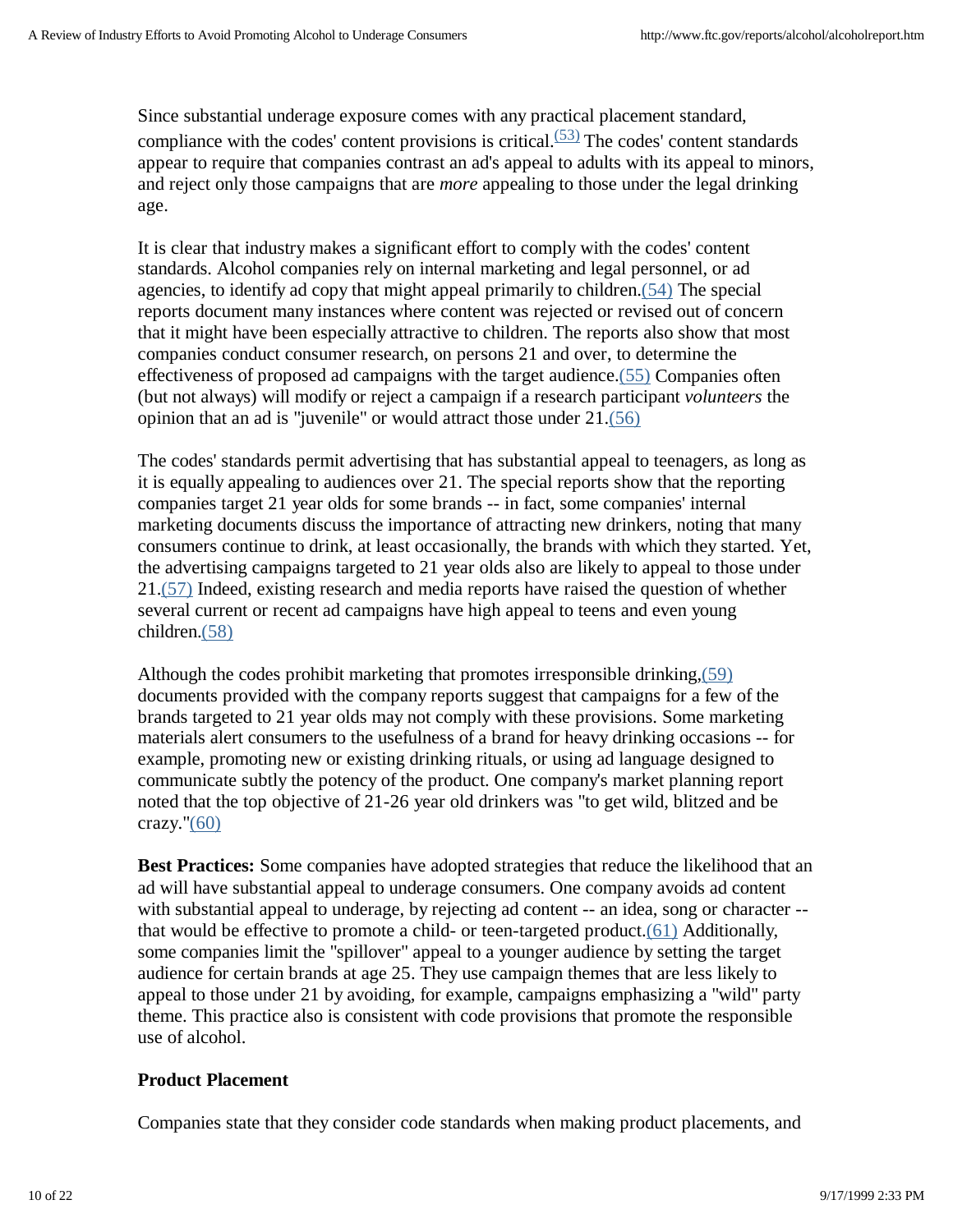it is clear that they deny requests to place alcohol products in films and TV programs that show underage drinking. Still, alcohol product placement has occurred in "PG" and "PG-13" films with significant appeal to teens and children (including films with animal and "coming-of-age" themes); in films for which the advertiser knew that the primary target market included a sizeable underage market; and on eight of the 15 TV shows most popular with teens.(62)

**Best Practices:** A few companies have taken steps to reduce the likelihood that a substantial underage audience will see their products promoted in movies and on television. They restrict product placements to movies that are "R" rated (or, if unrated, those with similarly mature themes) and prohibit placements in films and programs in which an underage person is a primary character. One company also prohibits promotional placements in movies and shows that deal strictly with college life.

## **Online Advertising**

The Internet presents a special challenge for industry members in their efforts to prevent alcohol advertising and marketing to minors. Children under 18 represent a large and rapidly growing segment of the online community. One recent survey reported 18.5 million children online, including 9.5 million teens between 13 and 17.(63)

Most industry members comply with the provisions of the two codes (Beer and Spirits) that govern online alcohol advertising. A Commission staff review of 30 industry web sites revealed that most (24) post the age reminders required by the codes.(64) The Beer Institute and DISCUS also provide the web site addresses of their members to companies that produce parental control software, and many major Internet Service Providers (ISP's) -- AOL, ATT WorldNet, Bell Atlantic, Prodigy, and CompuServe -- offer filtering programs to parents that can block access to commercial alcohol web sites.(65) Currently, however, only one-third of parents use filtering software.(66)

There are, of course, no foolproof measures to prevent underage access to inappropriate web sites. Companies therefore need to give special attention not only to restricting access, but to ensuring that web site content is not attractive to underage consumers. Many alcohol web sites feature one or more promotional techniques -- contests, games, cartoon and cartoon-like characters, chat rooms and bulletin boards -- that underage visitors may find attractive and that alcohol companies generally do not use in other forms of advertising.(67)

**Best Practices:** Some alcohol companies have taken extra steps in an attempt to address concerns about underage use of online alcohol sites. First, after the industry modified its codes, several companies eliminated or reduced web site content that underage consumers might have found attractive. For example, they dropped bulletin boards and/or chat rooms, often after inappropriate messages were posted.

Second, several companies make efforts to restrict underage access. Five of the 30 sites reviewed by the Commission staff seek to block younger consumers by requiring visitors to enter their age and denying access to those who enter an age under 21.(68) One company reported that nearly 10,000 visitors received a "virtual bounce" from its web site after entering an age under 21. Another company plans to ask for age information at various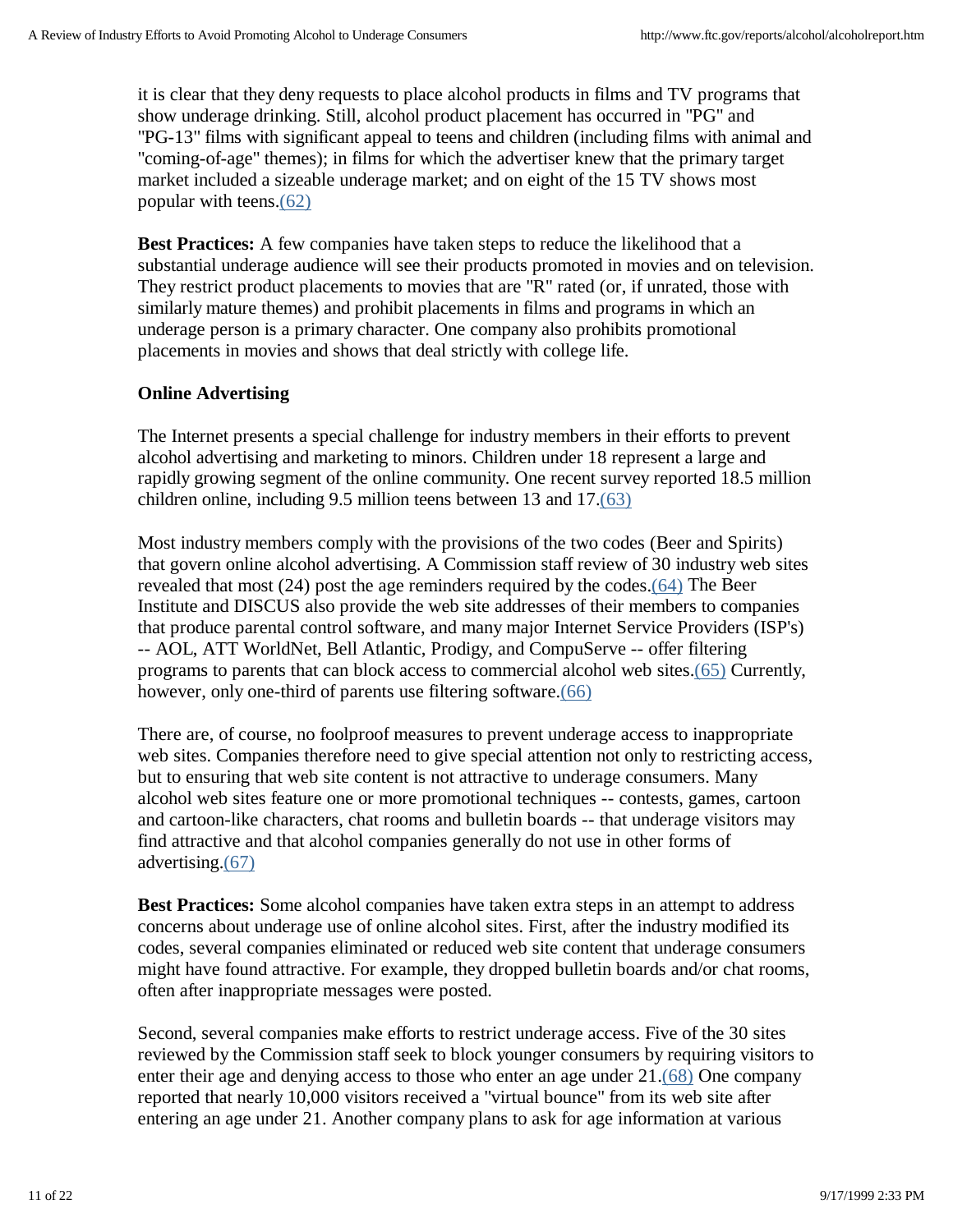places on its web site and deny access to anyone who does not enter the same age each time.

Finally, a few sites supplement their beverage promotional efforts with messages discouraging underage and irresponsible drinking. These sites include many of the same materials that the industry members use in their responsibility campaigns (*see* Appendix C), as well as links to other web sites that carry messages about responsible drinking.

# **College Marketing**

Advertising on campuses remains a source of concern given the presence of a significant underage audience on most campuses and the high incidence of abusive college drinking.(69) (*See* Appendix A.) Company sponsorship of teams and athletic events - allowed under the Beer Code if permitted by the college -- continues, producing substantial revenue for colleges and universities.(70) Nonetheless, the number of campuses that restrict on-campus alcohol beverage advertising is growing. In a recent survey of 300 campuses, 72 percent said they prohibit on-campus alcohol advertising and 62 percent specifically prohibit industry sponsorship of athletic events.(71) In the last year, the U.S. Congress, the U.S. Department of Health and Human Services, and others have called for an end to many or all of these arrangements.(72)

Ads by local retail establishments are not subject to the codes or the direct control of the alcohol companies, but they can damage industry efforts to foster responsible drinking. One bar ad placed recently in a college paper invited customers to "Walk Over. Crawl Back."(73) According to a 1997 survey, three-quarters of campus newspapers accept advertising from off-campus bars and other licensed retail establishments.(74)

**Best Practices:** DISCUS and a growing number of colleges and universities prohibit marketing activities on campus, and most companies have stopped sponsoring special spring break activities (such as beach promotions and outdoor concerts) although the codes do not mandate it. These companies restrict their activities to bars and other licensed retail establishments where it is expected that most of the audience will be over the legal purchase age. In addition, some industry members are encouraging local licensed establishments to advertise responsibly and not promote excessive drinking.(75)

# **V. CODE ENFORCEMENT: THE NEED FOR INDEPENDENT REVIEW**

The company special reports make clear that most industry members seek to comply with current code requirements. They instruct those that prepare and place the ads, design the web pages, and handle the product placements, that it is important to comply with the code provisions. Despite their efforts, however, compliance is not universal. Indeed, in the preparation of this report, a number of instances of code violations were uncovered.

Experience in other industries suggests that independent mechanisms for evaluating compliance, particularly in the face of complaints from the public or competitors, ensure that industry members are held to reasonably consistent standards. The beverage alcohol industry associations would do well to put external enforcement procedures into place not only to promote code compliance, but also to improve public confidence in the industry's efforts to police itself.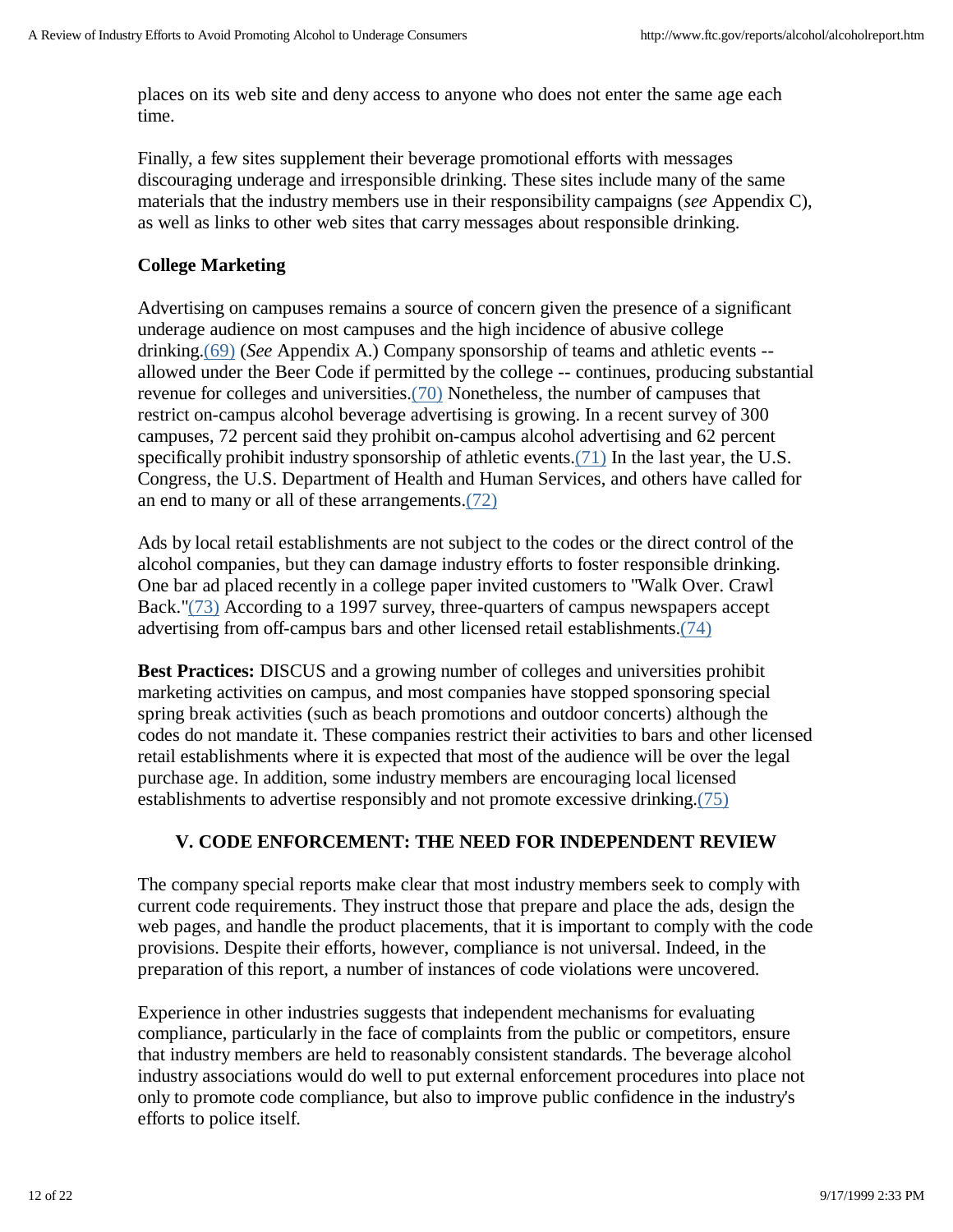## **The Current Situation**

The Beer and Wine Institutes refer complaints they receive about a member's advertising to that member for review and action. $(76)$  The referring body does not independently assess the merits of a complaint and no follow-up procedures exist to require the individual company to notify either the institute or the complaining party of the resolution.

DISCUS has a five-member Review Board that considers complaints received about member advertising and marketing. Findings of the majority of the review board are communicated to the member and, when appropriate, to all members of the DISCUS Board of Directors.(77) Occasionally, even absent an outside complaint, DISCUS has undertaken informal inquiries and urged members to discontinue practices that it believed had potential appeal to underage persons.

The beverage alcohol industry's enforcement mechanisms fall short of the advertising industry's model for effective self-regulation, the National Advertising Division of the Council of Better Business Bureaus, Inc., and its appeal board, the National Advertising Review Board. The system under the Beer and Wine Codes, where complaints are passed along to the member, does not provide for an impartial, objective consideration of the merits. The DISCUS procedure, where complaints are considered by a review board within the trade association, is superior to this model, but raises concerns that the responsibility of the association to represent its members in the best light might conflict with its responsibility under the code to criticize member behavior. No code provides for any "public" notice of a complaint or its resolution.

Finally, the current system does not ensure that code standards are applied consistently when complaints are considered. For example, one company routinely responds to consumer complaints about ad content by stating that it complies with placement standards and that there is no evidence that advertising significantly affects a child's drinking decisions. This type of response appears to fall short of objectively establishing the advertiser's compliance with the code's content provisions. Additionally, a trade association responded to a complaint charging that an ad appealed to underage consumers by stating that the icon depicted in the ad had been approved by the U.S. Trademark Office and the Bureau of Alcohol, Tobacco and Firearms (ATF), but did not address whether use of the icon violated code provisions. Neither the Trademark Office nor ATF has the authority to reject labels or icons due to potential youth appeal. Review by an expert, independent party presumably would avoid errors like these.

The industry trade associations have expressed concerns that third-party review and other self-regulatory improvements identified in this report would violate the antitrust statutes. In fact, while the antitrust laws prohibit collusive conduct that unreasonably restricts competition and harms consumers, they do not bar reasonable self-regulation designed to prevent alcohol advertising from being targeted to underage persons. (*See* Appendix H.)

### **VI. RECOMMENDATIONS**

Through its self-regulatory codes, the industry seeks to minimize the extent to which underage persons are exposed to and attracted by alcohol advertising. While the current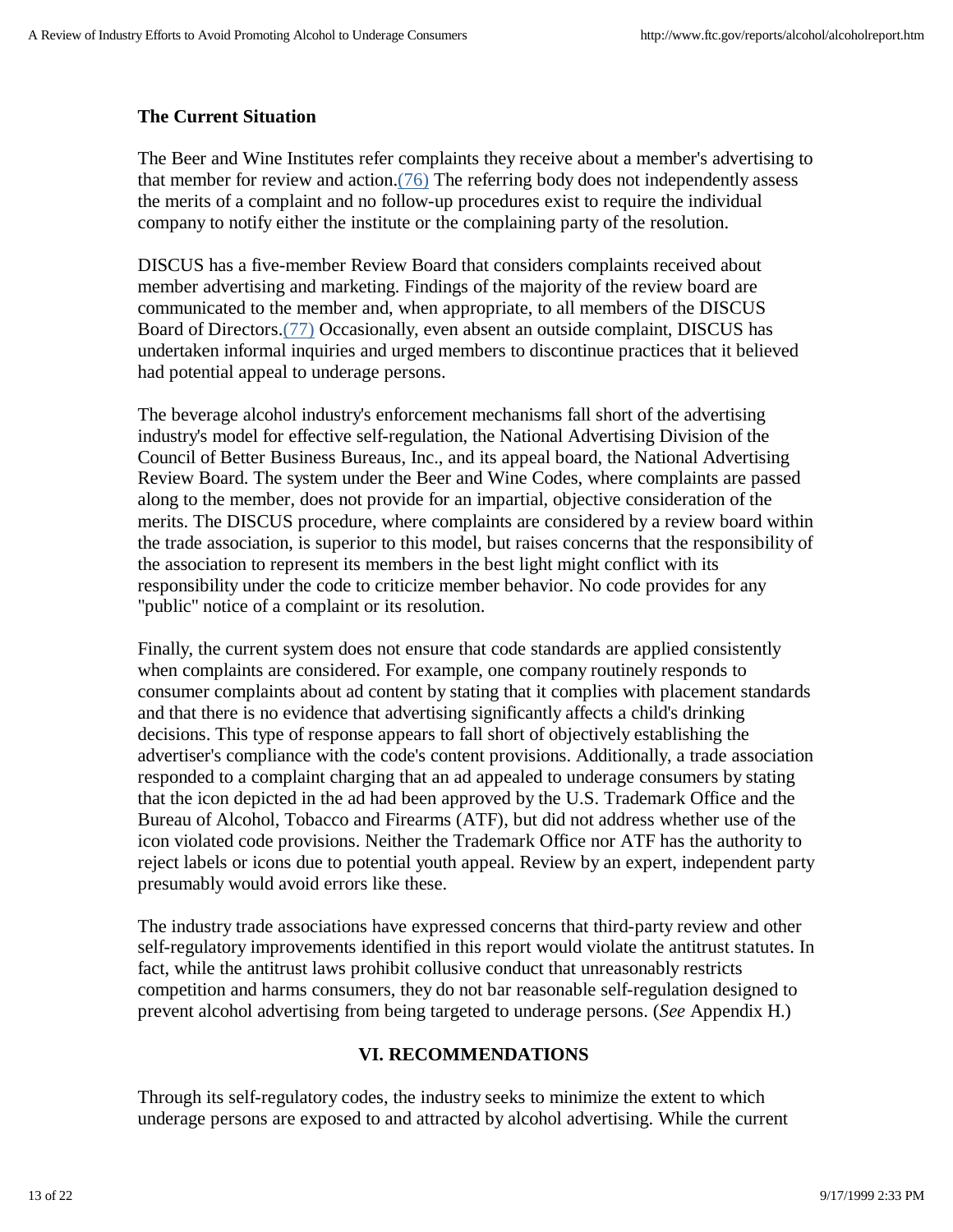codes provide important protections, improvements are needed to ensure that the goals of the industry codes are met. The following are the Commission's recommendations:

- **Industry should provide for third-party review.** The industry should create independent external review boards with responsibility and authority to address complaints from the public or other industry members.
- **Industry should raise standards for ad placement.** The industry should raise the current standard that permits advertising placement in media where just over 50 percent of the audience is 21 or older. Because the 50 percent standard permits alcohol advertising to reach large numbers of underage consumers, some members of the industry already have raised their own placement standards, prohibiting ads where as few as 25 percent of the audience is underage. To ensure compliance with the higher placement standard, companies should measure their compliance against the most reliable up-to-date audience composition data available.
- **Trade associations and industry members should adopt and build upon the "best practices" of companies described in this report.** These measures are demonstrated to be feasible and effective at reducing the risk that alcohol advertising will appeal to youth:
	- *For ad placement:* Maintain "no buy" lists barring placement on TV series and in other media with the largest underage audiences, and conduct regular after-the-fact audits of a sample of past placements to verify that past ad placements were in compliance.
	- *For ad content:* Raise the content standard by barring ads with substantial appeal to underage consumers, even if they also appeal to adults, or by targeting ads to persons 25 and older.
	- *For product placement:* Reduce the likelihood that alcohol product placement will occur in media with substantial underage appeal by restricting movie placements to films rated "R" or "NC-17" (or unrated films with similarly mature themes), prohibiting placements in films where an underage person is a primary character, and applying the standards for placing traditional ads to product placement on TV.
	- *For online advertising:* Use available mechanisms to prevent underage access to web sites, avoid content that would attract underage consumers, and post consumer education messages about underage and irresponsible drinking.
	- *For college marketing:* Further curb on-campus advertising and sponsorships and spring break marketing, and encourage licensed retail establishments to advertise responsibly.

The recommended changes would promote the goals underlying the codes as well as improve public confidence in industry's efforts to self-police. The Commission looks forward to the industry's implementation of these recommendations.

### **ENDNOTES**

1. This would have no effect on a media director's decision to depict alcohol use in a movie or television show.

2. H.R. Conf. Rep. No. 105-405 (1997), 143 Cong. Rec. H10860 (November 13, 1997). This request was reiterated in the 1998 conference agreement. H.R. Conf. Rep. No. 105-825 (1998), 144 Cong. Rec. H11332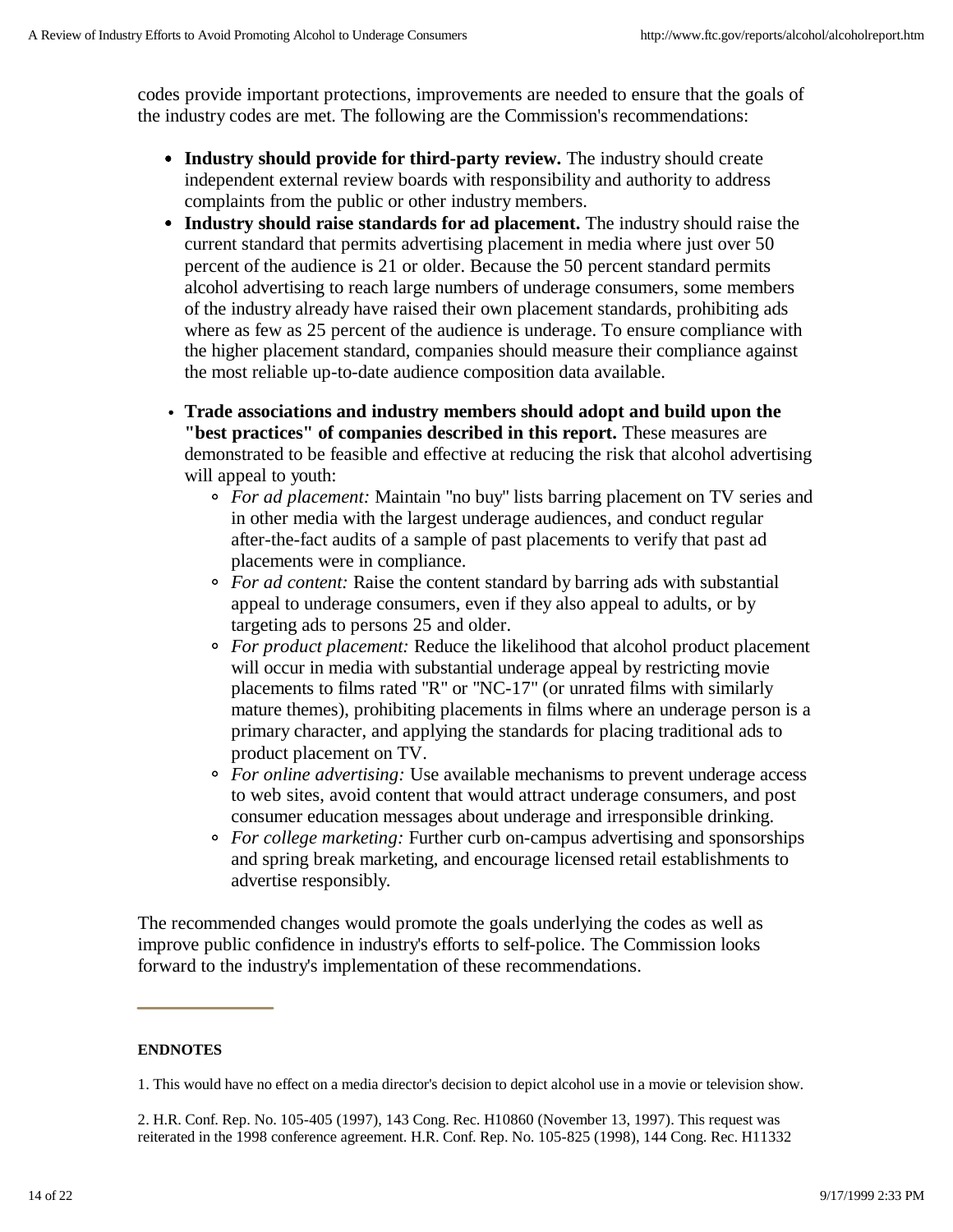(October 19, 1998).

3. The special reports were filed by eight beverage alcohol companies in response to Commission orders issued in August 1998 under Section 6(b) of the Federal Trade Commission Act (FTC Act), 15 U.S.C. § 46(b). The companies are: Anheuser-Busch, Inc.; Bacardi-Martini USA, Inc.; Brown-Forman Corporation; Coors Brewing Company, Inc.; Diageo plc; Miller Brewing Company, Inc.; Stroh Brewery Company, Inc.; and Joseph E. Seagram & Sons, Inc. The special reports provide lengthy documentation showing how the eight companies interpret and implement the provisions of the self-regulatory advertising codes.

While the special reports provide valuable information about the eight companies, they do not necessarily reflect the practices of the many other companies that advertise and market beverage alcohol in the United States. Excluded from the scope of this report are the advertising and promotional practices of wholesalers and local retailers (including bars and restaurants), and alcohol sales over the Internet.

4. The Commission received information from a wide range of sources, including the American Academy of Pediatrics; The Arc; Beer Institute; Center for Media Education; Center for Science in the Public Interest; Century Council; Center on Alcohol Advertising; Distilled Spirits Council of the United States; Magazine Publishers of America; Marin Institute; National Association of Alcoholism and Drug Abuse Counselors; National Beer Wholesalers Association; National Council on Alcoholism and Drug Dependence, Inc.; and the Wine Institute.

#### 5. *See* Appendix F.

6. Over the years, the FTC, using its statutory authority to protect consumers from "unfair or deceptive acts or practices," 15 U.S.C. § 45, has issued a number of consent orders and adjudicated a number of law enforcement actions against marketers of alcohol beverages. It has used its deception authority to prohibit a variety of misrepresentations about alcohol products, and its unfairness authority to prohibit advertising that causes or is likely to cause substantial injury to consumers that is not outweighed by countervailing benefits to consumers or competition and is not reasonably avoidable by consumers. Advertising that is neither deceptive nor unfair falls outside the Commission's authority.

The FTC's prior alcohol cases include: *Allied Domecq Spirits and Wine Americas, Inc.,* C-3858 (March 5, 1999) (consent order) (deceptive 'low alcohol beverage' claim for a premixed cocktail containing 5.9 percent alcohol by volume); *Beck's North America, Inc.*, C-3859 (March 5, 1999) (consent order) (unfair depiction of consumers drinking while engaging in dangerous activity on a boat) (Commr. Swindle dissenting); *Canandaigua Wine Co.*, 114 F.T.C. 349 (1991) (consent order) (deceptive low alcohol claims for high alcohol fortified wine); *ACME Breweries*, 47 F.T.C. 1213 (1951) (deceptive nutritional claims); *Brewing Industry Foundation*, 40 F.T.C. 817 (1945) (consent order) (deceptive health benefit claims); *Minnesota Brewers Association*, 39 F.T.C. 615 (1944) (consent order) (14 related matters) (deceptive nutritional and energy claims); *Manhattan Brewing Co.*, 37 F.T.C. 376 (1943) (deceptive statements of origin); *Midland Distilleries, Inc.*, 26 F.T.C. 374 (1938) and *Selected Kentucky Distillers, Inc.*, 26 F.T.C. 960 (1938) (deceptive use of term 'distillery'); and *Prendergast-Davies Co., LTD.,* 26 F.T.C. 859 (1938) (deceptive use of term 'distillery' and statements of origin).

Other federal agencies share jurisdiction over alcohol marketing practices. The Department of Treasury's Bureau of Alcohol, Tobacco and Firearms (ATF) has authority over most alcohol beverage labeling and advertising under the Federal Alcohol Administration Act, 27 U.S.C. § 205; among its responsibilities is the requirement to pre-approve alcohol labels. Wines containing less than 7 percent alcohol by volume fall outside the regulatory authority of ATF and are subject to Food and Drug Administration labeling provisions under the Federal Food, Drug and Cosmetic Act. *See* U.S. Food and Drug Administration, *FDA Compliance Policy Guides*, Sec. 510.450 (1996). The Federal Communications Commission has jurisdiction under the Federal Communications Act to consider whether the practices of radio and television broadcast station licensees, including running commercials, are in the public interest. *See* 47 U.S.C. §§ 307, 309. The federal agencies coordinate their activities involving alcohol advertising and labeling to avoid conflicts or duplication of effort.

States also have jurisdiction over alcohol marketing. *See generally Compilation of Malt Beverage Laws and Regulations* (2nd ed.), prepared for the Wholesale Beer Association Executives and the National Beer Wholesalers Association by Gary M. Nateman; Distilled Spirits Council of the United States, Inc., *Summary of State Laws & Regulations Relating to Distilled Spirits* (30th ed.) (January 1998).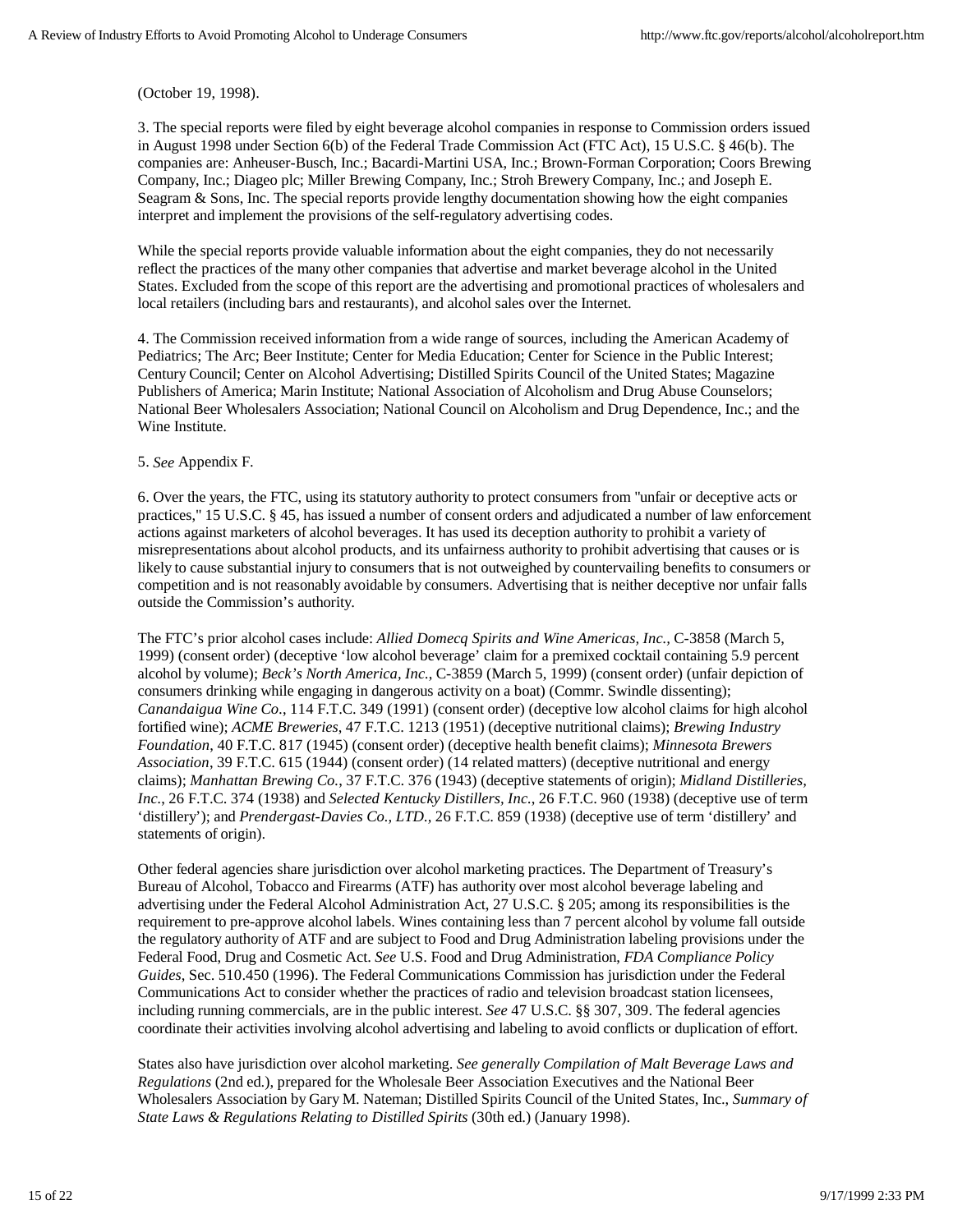7. A governmental restriction on speech that proposes a commercial transaction must satisfy four criteria to survive First Amendment scrutiny: 1) the speech must concern lawful activity and not be misleading; 2) the asserted governmental interest in restricting it must be substantial; 3) the restriction must directly and materially advance the governmental interest asserted; and 4) the restriction must be no more extensive than necessary to serve that governmental interest. *Central Hudson Gas & Elect. Corp. v. Public Serv. Comm'n of New York*, 447 U.S. 557, 566 (1980). *See also Greater New Orleans Broadcasting Association, Inc. v. United States*, No. 98-387, 1999 U.S. LEXIS 4010 (June 14, 1999) (striking down FCC regulation prohibiting broadcast advertising of lawful private casino gambling); *44 Liquormart, Inc. v. Rhode Island,* 517 U.S. 484 (1996)(striking down state ban on alcohol price advertising).

8. NAD decisions are reported in the NAD Case Reports, issued ten times per year. Press releases and other information regarding the NAD self-regulatory system, including the appeals process and operations of the Children's Advertising Review Unit, are available at http://www.bbb.org/advertising/index.html.

9. M. Shanken Communications, Inc., *The U.S. Beer Market: Impact Databank Review and Forecast* (1998 ed.), at 321 (Table 7-3) (reporting media advertising expenditures).

10. Although not the focus of this report, the media also engage in self-regulation relating to alcohol advertising. The broadcast networks (ABC, CBS, NBC, Fox, UPN and WB) prohibit distilled spirits advertising but permit beer and wine advertising, which must not encourage excessive or underage drinking. Some networks also prohibit alcohol ads in or adjacent to "family programs." Cable networks that target their programming in substantial part to an underage audience (*e.g.*, Fox Family, Nickelodeon) do not accept alcohol advertising. In some instances, local cable systems retain the ability to place a limited number of ads on cable channels each day. As a result, an alcohol ad does from time to time appear on one of these child-oriented channels. A number of cable networks are members of the Cabletelevision Advertising Bureau, whose voluntary guidelines provide that beer and wine advertising is acceptable, and that distilled spirits advertising will be considered on a case-by-case basis.

11. Economic theory predicts, and various empirical research studies confirm, that advertising can influence consumer demand for products. *See generally* Robert McAuliffe, *Advertising, Competition, and Public Policy*, at 33-46 (1987); Bureaus of Consumer Protection and Economics, Federal Trade Commission, *Recommendations of the Staff of the Federal Trade Commission: Omnibus Petition for Regulation of Unfair and Deceptive Alcoholic Beverage Advertising and Marketing Practices*, Docket No. 209-46 Appendix A at 1-3 (March 1985) [hereinafter *1985 FTC Staff Report*]. An example is where alcohol ads are used to "associate the brand with activities the target group is apt to enjoy and identify with and [so] conclude that the brand is for someone like them." Joseph Fisher, *Advertising, Alcohol Consumption, and Abuse: A Worldwide Survey* (1993) [hereinafter *Fisher 1993*], at 24. Although most of the effect of advertising is on particular brands, advertising can also produce overall increased demand for products in the category.

In well-established product markets such as beverage alcohol, many factors influence consumer buying, making it difficult to isolate and scientifically demonstrate a positive and statistically significant effect of advertising on overall product demand. In the case of alcohol, the largest body of research consists of econometric studies designed to evaluate the relationship between changes in advertising and changes in population-wide alcohol consumption or abuse. Although some of these studies find a relationship between advertising and consumption, many do not. *See Fisher 1993*, *supra*, at 96-116; U.S. Department of Health and Human Services, *Ninth Special Report to the U.S. Congress on Alcohol and Health* (June 1997), at 287-89; *see also 1985 FTC Staff Report*, *supra*, Appendix A at 9, 10.

While econometric study is an important tool for evaluating the effect of an individual factor on a multi-factor result, efforts to measure the effects of differing levels of alcohol advertising on overall consumer behavior face significant methodological challenges. These difficulties have been described in prior Commission testimony before Congress, in a prior report by the National Institute on Alcoholism and Alcohol Abuse, and by economists. *See Health Warnings on Alcoholic Beverage Advertisements: Hearing Before the Subcommittee on Transportation and Hazardous Materials of the Committee on Energy and Commerce on H.R. 4493*, U.S. House of Representatives, 101st Cong., 2nd Sess. 35-41 (1990) (statement of FTC Chairman Janet Steiger); Susan E. Martin, *Introduction* to *The Effects of the Mass Media on the Use and Abuse of Alcohol*, at v (Susan E. Martin, ed.) (NIAAA Research Monograph No. 28, NIH Pub. No. 95-3743) (1995); Henry Saffer, *Alcohol Advertising and Alcohol Consumption: Econometric Studies*, *in id.*, at 82, 95. Further, the econometric research focuses only on the effect of advertising on population-wide alcohol consumption, and thus it may not effectively test for the very small part represented by underage consumption. (For data regarding beverage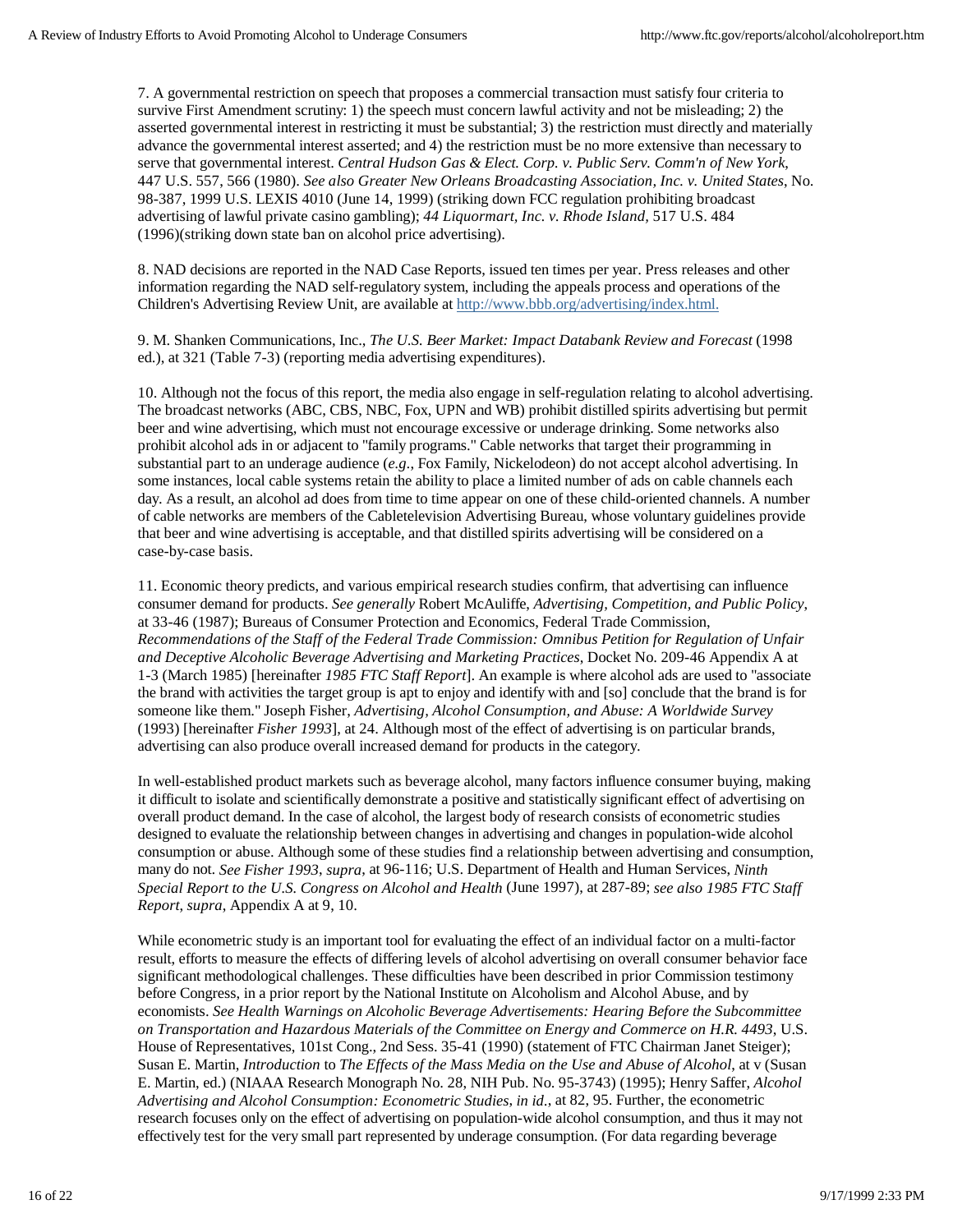consumption by age group, see M. Shanken Communications, Inc., *The U.S. Distilled Spirits Market: Impact Databank Review and Forecast* (1998 ed.)*,* at 381 (Tables 7-13 and 7-14), 385 (Table 7-22)). In short, the generally inconclusive nature of the empirical research does not rule out the existence of a clinically important effect of advertising on youth drinking decisions. This is consistent with previous findings. *See supra 1985 FTC Staff Report*.

12. *Beer Code*, Guideline 4(d).

13. *Spirits Code, Responsible Placement* ¶ 2.

14. *Wine Code*, Guideline 3(c). The Wine Institute has declined to identify a numerical standard for compliance with its placement provisions, but individual members have stated that they interpret the Wine Code's placement language to require a majority legal-age audience.

15. *Beer Code*, Guideline 3. The requirement that audience composition data reflect legal-age viewers was adopted because the standard television demographic data purchased by alcohol companies is compiled on an age 18-34 basis.

16. For television, data are available for two to four hour "dayparts," and for specific programs. TV daypart data are less useful for the purpose of measuring compliance with the codes, since the data are averaged over several programs, and thus may not accurately reflect an underage audience for an individual program. For radio, data are available either on an overall basis (generally, either 24 hours or 6 a.m. to midnight), or for dayparts consisting of four to six hour segments. Overall radio data are not useful for the purpose of measuring compliance with the codes, since they do not reveal the presence of a majority underage audience during a particular daypart in which an alcohol ad was broadcast. For example, a company submission showed that a station with an average overall audience underage composition of 17 percent nonetheless had a majority (60-67 percent) underage audience during weekday evening and Sunday dayparts.

17. *Beer Code,* Guidelines 4(a), (b); *Spirits Code, Responsible Content* ¶ 2.

18. *Beer Code*, Guideline 4(a). Additional guidance on interpreting essentially the same language had been in the advertising code of a fourth industry organization, the Century Council, followed by many beer, wine and spirits companies until 1997. It provided:

Factors to be considered in determining compliance with this paragraph include -- (I) demographic or survey data demonstrating the primary appeal of the matter in question to underage persons, and -- (ii) evidence of the substantial use of the symbol, language, gesture, cartoon, or animated character in media intended for those below the legal drinking age.

Guideline II.C.4. and n.7. The Century Council's Code was discontinued in 1997, when the Council was reorganized to represent the distilled spirits industry alone. Century Council members are presumed to follow the Spirits Code.

19. *Wine Code,* Guideline 3.

20. Some consumer groups point to the difficulty of proving intent under the codes as one reason for not submitting complaints about alcohol advertising to the code groups. Clarification of the codes' intent language, to convey that intent is not required for a violation, would help to resolve any uncertainty.

21. *Beer Code*, Guideline 4(e).

22. *Spirits Code, Responsible Content* ¶ 3.

23. *Beer Code*, Guideline 4(c); *Spirits Code, Responsible Content* ¶ 4.

24. *Beer Code,* Guideline 4(e); *Spirits Code, Responsible Content ¶* 6.

25. *Wine Code*, Guideline 3(a).

26. *Wine Code,* Guideline 3(g), (f).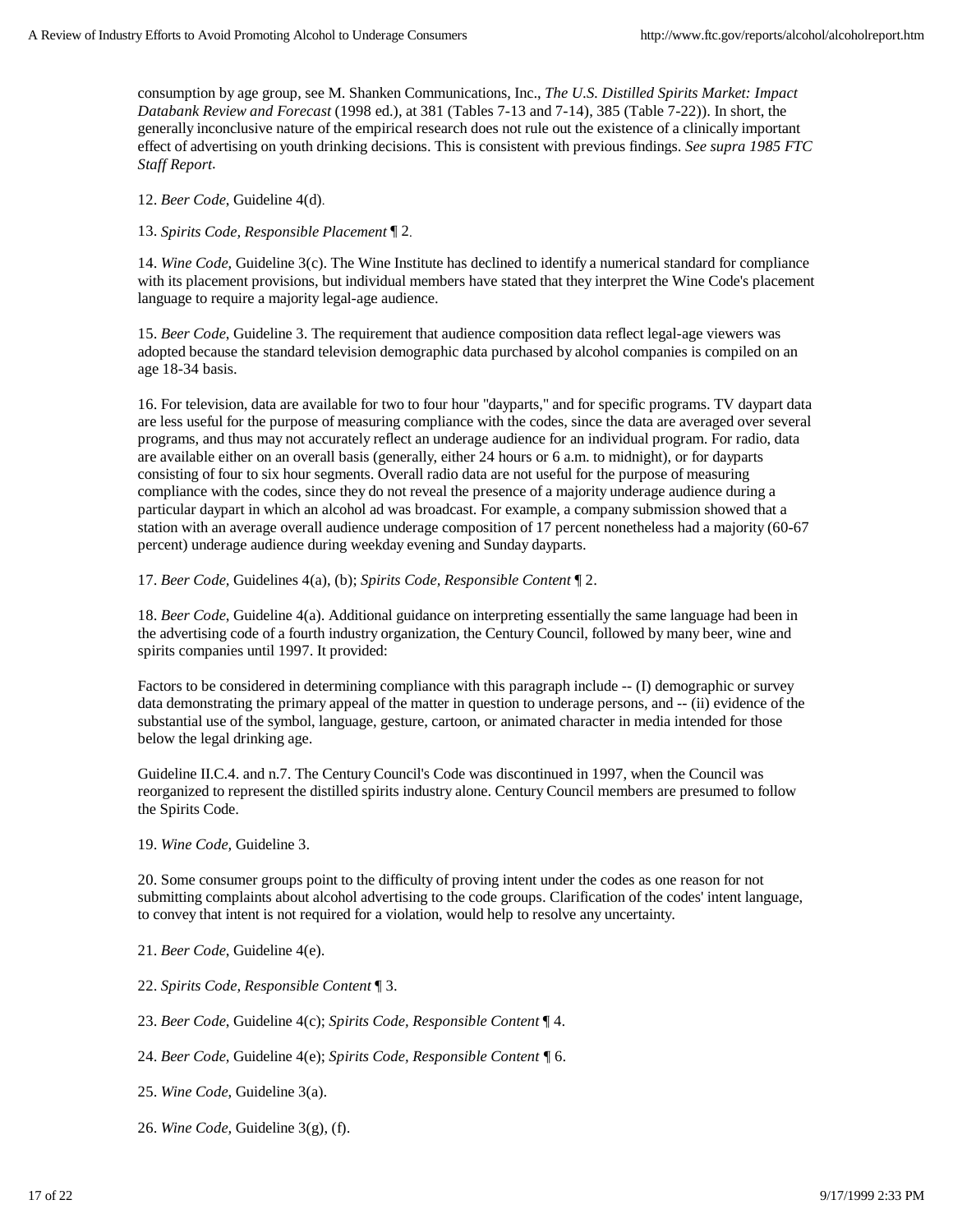27. *Beer Code,* Guideline 4(a).

28. *Spirits Code, Responsible Content ¶ 3.*

29. *Wine Code,* Guideline 3(b).

30. For background information about product placement, see *The Place to Be*, P.R. Central: Online News and Intelligence, available at http://www.prcentral.com/rmjf97product.htm.

31. In addition, some appearances of alcohol brands on television and in films occur without alcohol company approval.

32. As one company representative stated, "If alcohol is going to be used in a show, I want it to be *my* brand." Research submitted by the alcohol companies indicates that several brands gained popularity after being featured, for example, in music videos. After Red Stripe Beer was featured in the film *The Firm*, the advertiser reported a 50 percent increase in sales. *The Place to Be*, *supra* note 29.

33. Product placements may involve traditional fees and/or alternative forms of payment. For example, one company that made many alcohol product placements in films in 1997-98 had paid fees (ranging from a few thousand dollars to tens of thousands of dollars) for half of the placements, and provided large amounts of its product for other placements. Payment may also be made in the form of valuable cross-promotions (*e.g.*, dissemination of product "theme ads" that also promote the film).

34. These agents review scripts and negotiate placements; some commit to achieving a minimum number of placements in exchange for their compensation.

35. *On Line Advertising Reaches \$544.8 Mil, New Report Says*, Advertising Age, August 3, 1998 (reporting on the release of *InterWatch 1997: Trends in Internet Advertising*, by InterMedia Advertising Solutions).

36. *Branding on the Net*, Business Week, November 9, 1998, at 76, 84.

37. "Hits" are different from "visitors." Hits count the number of times, for example, that a visitor logs onto various pages of a web site, opens a file, leaves a message, or downloads a screen saver. Thus, a visitor may have multiple hits on a web site each time he visits.

38. *See* Center for Media Education (CME), *Alcohol and Tobacco on the Web: New Threats to Youth* (March 1997); CME, *Alcohol Advertising Targeted at Youth on the Internet: An Update* (October 1998) [hereinafter *Alcohol Advertising Targeted at Youth on the Internet*].

39. *Beer Code*, Guideline 4(h).

40. *Spirits Code, Responsible Content* ¶ 7.

41. *Beer Code*, Guideline 4(h); *Spirits Code, Responsible Content* ¶ 8.

42. *Spirits Code, Scope*; *Beer Code*, Guideline 1.

43. The investigation began following reports of questionable alcohol marketing practices on college campuses and at "spring break" destinations frequented by hundreds of thousands of college students. Advocacy groups and campus officials sharply criticized some alcohol companies for running ads tied to "rush" weeks for fraternities and sororities, hiring campus representatives to target fraternities and sororities with special keg promotions, and sponsoring spring break activities promoting, among other activities, the excessive use of alcohol beverages. The Commission closed its investigation after reporting its general findings to Congress. *See Oversight of FTC's Shared Responsibilities: Hearing Before the Subcommittee on Transportation and Hazardous Materials of the House Committee on Energy and Commerce*, 102nd Cong., 1st Sess. 75-80 (1991) (Statement of FTC Chairman Janet Steiger). During the Commission's inquiry, Congress passed the Drug-Free Schools and Communities Act, which provided for the revocation of all federal funding to any college that failed to implement a program to prevent alcohol abuse.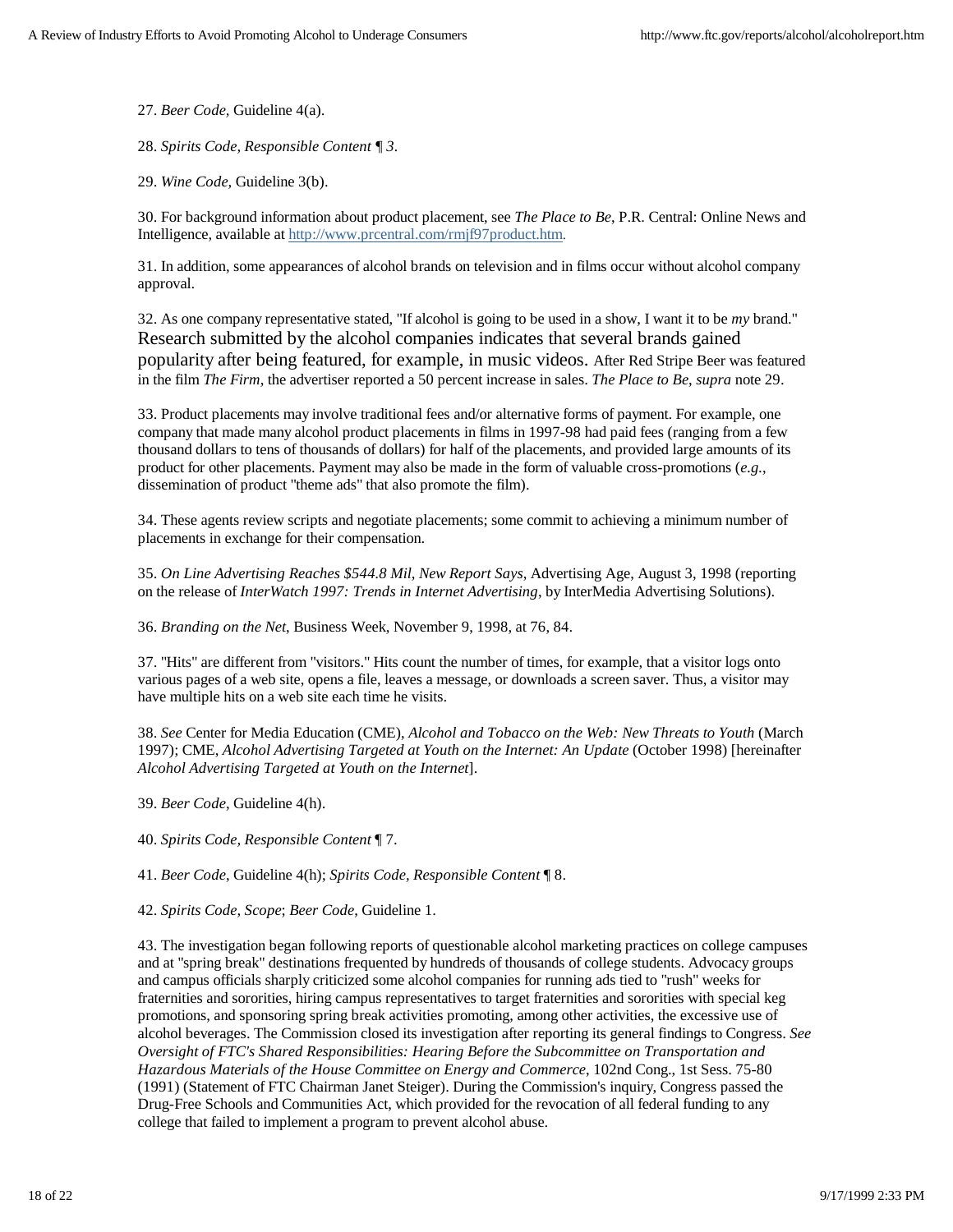44. *Spirits Code, Responsible Placement* ¶¶ 3, 4.

45. *Beer Code*, Guideline 13.

46. In our analysis, we credited nonstandard demographic information, such as survey information provided by small cable networks that are not measured by the independent audience monitoring services. However, we did not credit television daypart data when more reliable information was available. Similarly, we did not credit full-day audience radio age composition data, given the fact that it is not representative of the audience composition of specific time segments within the day. *See* supra note 15.

With regard to print, limitations of the available demographic data discussed in the text make it somewhat difficult to gauge the under and over 21 readership of magazines and newspapers. With this significant caveat, all of the reporting companies submitted information showing that they complied with code provisions for placements in print media. Indeed, the special reports suggest that, except for magazines directed to an underage audience and a few sports magazines, most magazines and all major newspapers have measured legal-age readership shares that substantially exceed 50 percent.

47. Bureau of the Census, U.S. Department of Commerce, PPL-91, Appendix A: Resident Population - Estimates by Age, Sex, Race and Hispanic Origin (August 1998).

48. Moreover, the special reports filed with the FTC indicate that television programs with a 50 percent or larger legal-age audience nationwide may have a majority underage audience in individual television markets.

49. Nielsen Media Research collects data on the shows most popular with teens. *See* Paul Farhi, *On TV, a Prime Time for Teens*, Washington Post, October 21, 1998, at A1 (identifying shows most popular with teens in fall 1998, and reporting one to two million viewers age 12-17 for these shows). Ads are also often placed in magazines promoted as effective ways to reach underage readers, though a majority of their readers are legal-age. In fact, placements regularly are made in magazines that promote themselves to advertisers as being among the "10 best sellers in college bookstores."

50. Bureau of the Census, *supra* note 46. Standard audience demographics are collected to allow advertisers of general market products to determine whether they are reaching their target audience. The youngest portion of the population often is not measured because it is not pertinent to this analysis.

51. The company reports indicate that large numbers of TV programs (both network and cable), and large numbers of radio dayparts, have audiences that consist 70 percent or more of persons over 21. In addition, the reports show that in 1998, the following special programs had legal-age viewership in excess of 75 percent: the American Music Awards; the Grammy Awards; the Olympics; and the Super Bowl.

Higher placement standards provide the identified benefits, however, only if the advertiser purchases adequate demographic data, that is, daypart data for radio and program data for TV. *See supra* note 15. Currently, some companies with higher placement standards do not purchase adequate demographic data, and as a result remain unable to determine what portion of their audience is below the legal age.

Industry members have noted that the Commission uses a "50 percent standard" in determining whether an ad is directed primarily to an inappropriate audience in its 900 Number pay-per-call rule, 16 C.F.R. § 308. Under that rule, however, the Commission considers not only whether more than 50 percent of the audience for the ad consists of children under 12, but also whether the program on which the ad appears is directed to children. 16 C.F.R. § 308.3(e)(3). Similarly, industry need not limit itself to the 50 percent standard when delineating the appropriate venue for placement of ads.

52. Although the special reports suggest that post-placement review can be costly, they also show that an advertiser who does not engage in regular post-placement review of audience demographics may continue to run ads on programs with a majority underage audience, sometimes for long periods. For example, one company ran ads on a program for months after available data showed that the program had majority underage audiences.

53. Ads for beverage alcohol, even if properly placed, can reach a large underage audience. One company's report indicates that over a period of several months, underage viewer exposures to its network TV ads alone (not including spot TV, cable, radio, print, or other promotions) numbered several hundred million.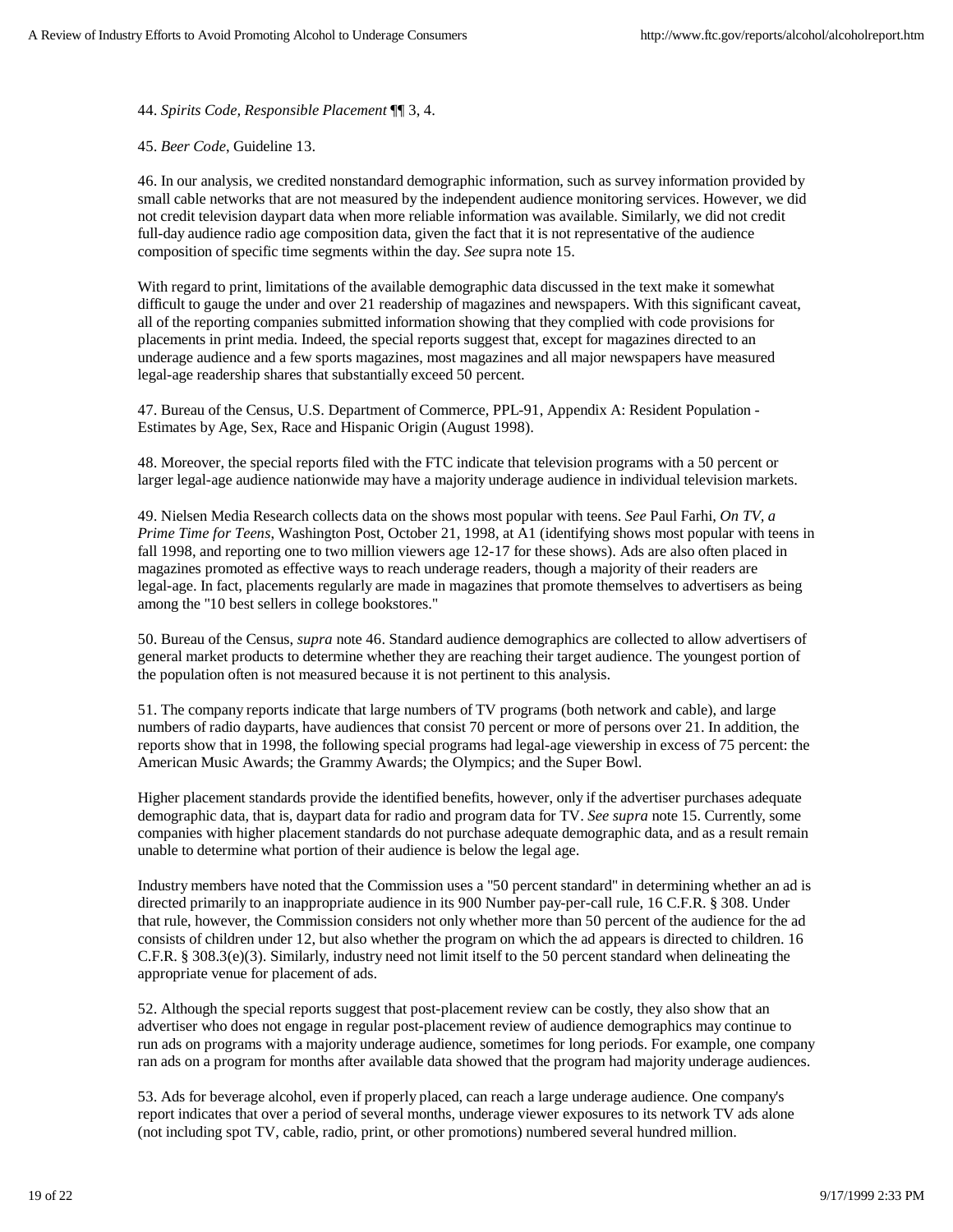54. Companies disseminate the codes to their employees and ad agencies so that those who are involved in the preparation and approval of their advertising are aware of the requirements.

55. While companies do not directly test the appeal of their ads on persons under 21, the reports reveal that some company-sponsored consumer research directly inquired into respondents' first experimentation with alcohol. Other companies conduct research on 21 and 22 year olds who indicate that they now drink less of the company's brand than they did before they were of legal age to determine what campaign themes are likely to regain consumer loyalty.

In one focus group study of young adults including 21 year olds, the moderator's guide for conducting the research included questions designed to determine when and what the participants first drank, why they selected that drink, and under what circumstances. The study report traces the drinking patterns of these respondents over time. The analysis begins in high school and sets forth the major stages and motivations for drinking -- as a rite of passage, to bond with friends and get "buzzed," to consume what was "in," to socialize with the opposite sex, to be mature and suave, to get wild and crazy, or to get wasted. The study notes that beverage popularity was often influenced by appearance or mention in popular music and videos. Another study done by the same company asked legal-age participants to imagine a party scene using a particular alcohol beverage. One brand's party was envisioned to be at a fraternity house, attended by persons as young as 18, with the party being described as "fun" and for "(g)etting into a light stupor."

56. One focus group report presented the reactions of four groups of consumers 21 and slightly older and two groups of older consumers to proposed radio ads. One execution using hip hop music received "widespread and fairly strong" criticism because of its appeal to the underage. One participant commented, "So if you bring in hip hop, you tend to bring in children." Another said, "I think the biggest problem I have with it is that it's selling to kids and teenagers."

57. One of the special reports included research on a particular ad campaign testing consumers age 21 and 22. The testing was designed to evaluate if the campaign was effectively communicating the intended message, that the company's brand was for "young, hip people." In the course of answering questions about the message of the campaign, respondents noted that while some versions of the campaign were intended only for persons 21 or slightly older, other very similar executions "could be for a younger audience." The ad that research participants believed could be intended for persons under 21 was disseminated at least one time after the research was concluded. *See also infra* note 57.

58. *See* Bruce Horovitz and Melanie Wells, *Ads for Adult Vices Big Hit with Teens*, USA Today, January 31, 1997, at A-1 (*USA Today* survey of 534 teens found that certain beer ads had very high recognition and very high appeal among teens -- over 90 percent in some instances -- although only a minority of teens said the commercials made drinking more appealing or made them want to use the product; because of limitations of the sample the results of this survey are not projectable); Campell Mithus Esty, *National Study Reveals Kids Favorite TV Ads* (March 24, 1998 news release) (Minneapolis ad agency survey reporting children's favorite commercials showed children age 9-17 ranked ads for a major beer company first, ahead of ads for Pepsi, Coke and McDonald's)*; see also* Laurie Leiber, *Commercial and Character Slogan Recall by Children Aged 9 to 11 Years* (Center on Alcohol Advertising, Trauma Foundation at San Francisco General Hospital) (1996) (pilot study of 221 fourth and fifth graders found higher recall of the slogan used by the characters in one alcohol ad campaign than the slogans associated with Tony the Tiger or Smokey Bear; only Bugs Bunny's "Eh, what's up Doc?" had a higher recall level than the alcohol slogan, which over 70 percent of students recalled), available at http://www.igc.org/trauma/alcohol/ads.

59. The Beer Code prohibits promotions depicting situations where beer is being consumed "excessively" or "in an irresponsible way" and forbids ads suggesting that "intoxication is acceptable conduct." *Beer Code*, Guideline 2 (b), (c). The Spirits Code prohibits showing the consumption of a distilled spirits product "abusively or irresponsibly" or promoting the "intoxicating effects" of beverage alcohol consumption. *Spirits Code, Responsible Content* ¶¶ 9, 11. The Wine Code prohibits depicting situations showing wine or wine cooler consumption "in quantities . . . inappropriate for moderate and responsible use" or describing the "effects" that the alcohol content of wine or wine coolers may produce. *Wine Code*, Guideline 1(f), (a).

60. Another company's research showed that its brand was most favored by "party animals" who "like getting wild."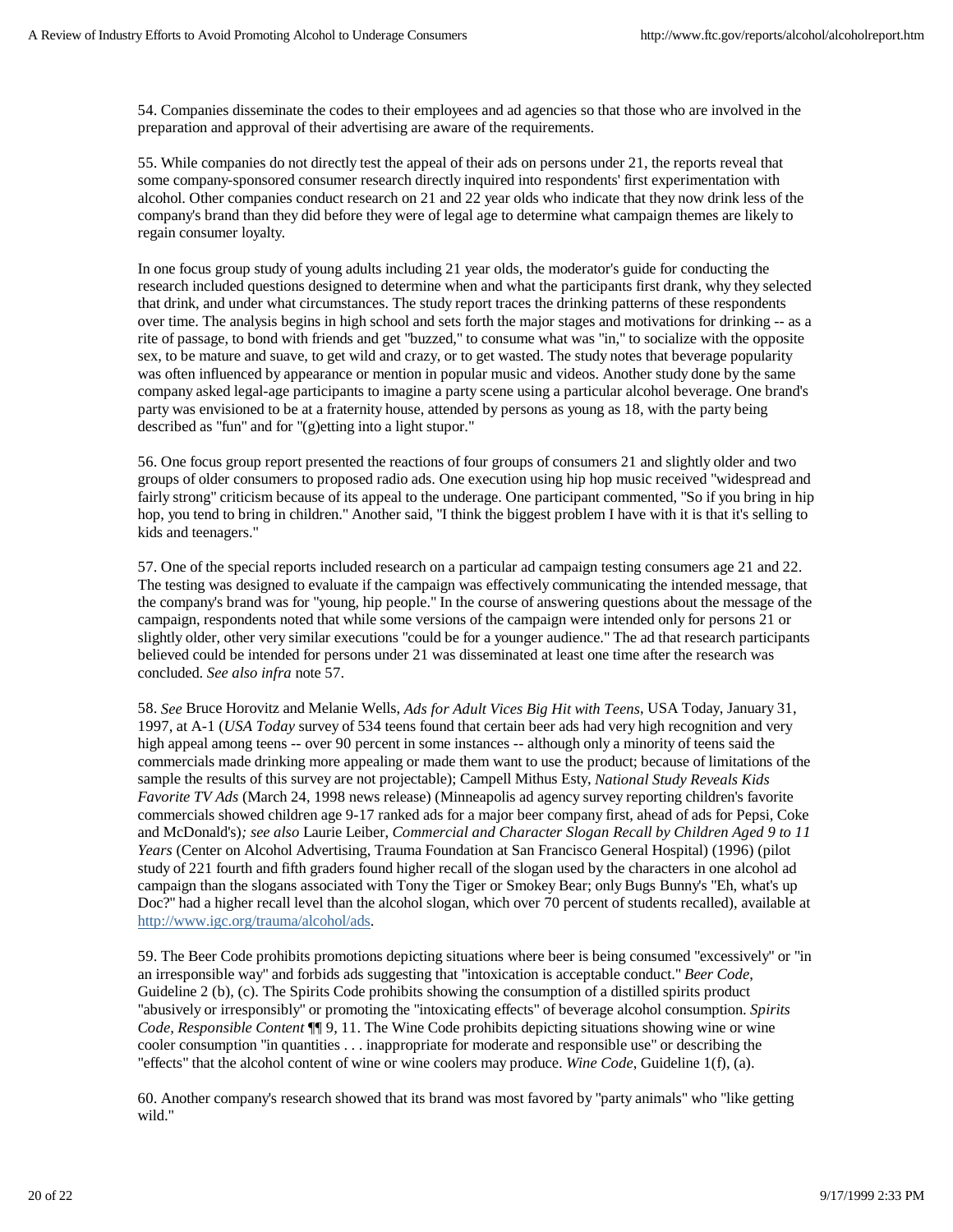61. An official at the company stated: "We look at a campaign and ask, would this 'work' to market a kid's product? If the answer is yes, we don't use that campaign."

62. *See* Farhi, *supra* note 48 (listing TV shows most popular with teens in fall 1998).

63. Cyber Dialogue Inc., *American Internet User Survey* (AIUS) (December 1998). Information about AIUS is available at http://www.cyberdialogue.com/products/isg/aius/index.html. By 2002, the number of teens online (age 13-18) is projected to be 16.6 million, a 97 percent increase from 1998. Jupiter Communications, *Kids and Teens to Spend \$1.3 Billion Online in 2002* (June 7, 1999 press release), available at http://www.jup.com/jupiter/press/releases/1999/0607.html.

According to a 1998 survey, nearly 65 percent of teenagers (age 12-19) have used or subscribed to online services at home, at school, in the library, at a friend's home, or elsewhere. *Study Shows Two-Thirds of All Teenagers Now Wired*, InternetNews.com, June 1, 1998 (reporting on data from Simmons Teen Age Research Study (STARS)), available at http://www.internetnews.com/IAR/article/0,1087,12\_6351,00.html; Simmons Market Research Bureau, *STARS 1998: Simmons Teen Age Research Study*, Version B at 18 (survey question 46A regarding online/interactive computer services). Nearly 30 percent had been on the Internet within the previous 30 days. Simmons Market Research Bureau, *STARS 1998: Know the Teen Market* (informational materials provided to Commission staff).

64. Some of the age reminders, however, are not clear and prominent, but are obfuscated in other text or printed in small type. The questionnaire used by FTC staff for reviewing the web sites is attached at Appendix G.

65. Several sites post links to web sites such as www.netparents.org which provides online safety tips for parents.

66. Annenberg Public Policy Center, *National Survey Shows Parents Deeply Fearful About the Internet's Influence on Their Children* (May 4, 1999 press release), available at http://appcpenn.org/internet.

67. *See Alcohol Advertising Targeted at Youth on the Internet*, *supra* note 37. The special reports and the FTC staff survey of web sites also identified such promotional techniques.

68. The CME survey of 77 alcohol web sites found that 43 percent of the beer sites and 72 percent of the distilled spirits sites included some type of age restriction statement (either a reminder of the legal drinking age, as required by the Beer and Spirits Codes, or a filter). *See Alcohol Advertising Targeted at Youth on the Internet*, *supra* note 37.

69. Over 40 percent of college students are binge drinkers, and rates of "drinking to get drunk" and frequent drunkenness among college students have increased in recent years. Henry Wechsler et al., *Changes in Binge Drinking and Related Problems Among American College Students Between 1993 and 1997: Results of the Harvard School of Public Health College Alcohol Study*, 47 J. Am. College Health 57, 61-62 (1998), available at http://www.hsph.harvard.edu/cas/1998\_rpt.htm. The National Association of Attorneys General (NAAG) has recently turned its attention to the problem of binge drinking among college students. NAAG's March 1999 Spring Meeting addressed the prevalence of binge drinking on college campuses and various efforts by states and universities to address this problem.

70. Through such sponsorships, a brewer can display signage in college stadiums, place advertisements in game programs, use the school's mascot in company advertising, and run ads on college stations during sporting events. *See* Jim Naughton, *Colleges Eye Restrictions on Promotions by Brewing Companies*, Chronicle of Higher Education, January 9, 1998. Sponsorships can be lucrative for the educational institution. *See id.* (describing \$225,000 sponsorship offer); Kay Hawes, *A brewing dilemma on campus: Schools wrestle with beverage companies' sponsorship of college sports,* NCAA News & Features, April 6, 1998 (stating that one brewer's sponsorship of a large university's sports program placed it among the top six largest corporate sponsors for that university), available at http://www.ncaa.org/news/19980406/active/3514n01.html.

71. David S. Anderson and Angelo F. Gadaleto, *Results of the 1997 College Alcohol Survey: Comparison with 1994 Results and Baseline Year* (George Mason University, Fairfax, Virginia; West Chester University, West Chester, Pennsylvania) (1997) [hereinafter *1997 College Alcohol Survey*].

The Inter-Association Task Force on Alcohol and Other Substance Abuse Issues (IATF), a collaboration of